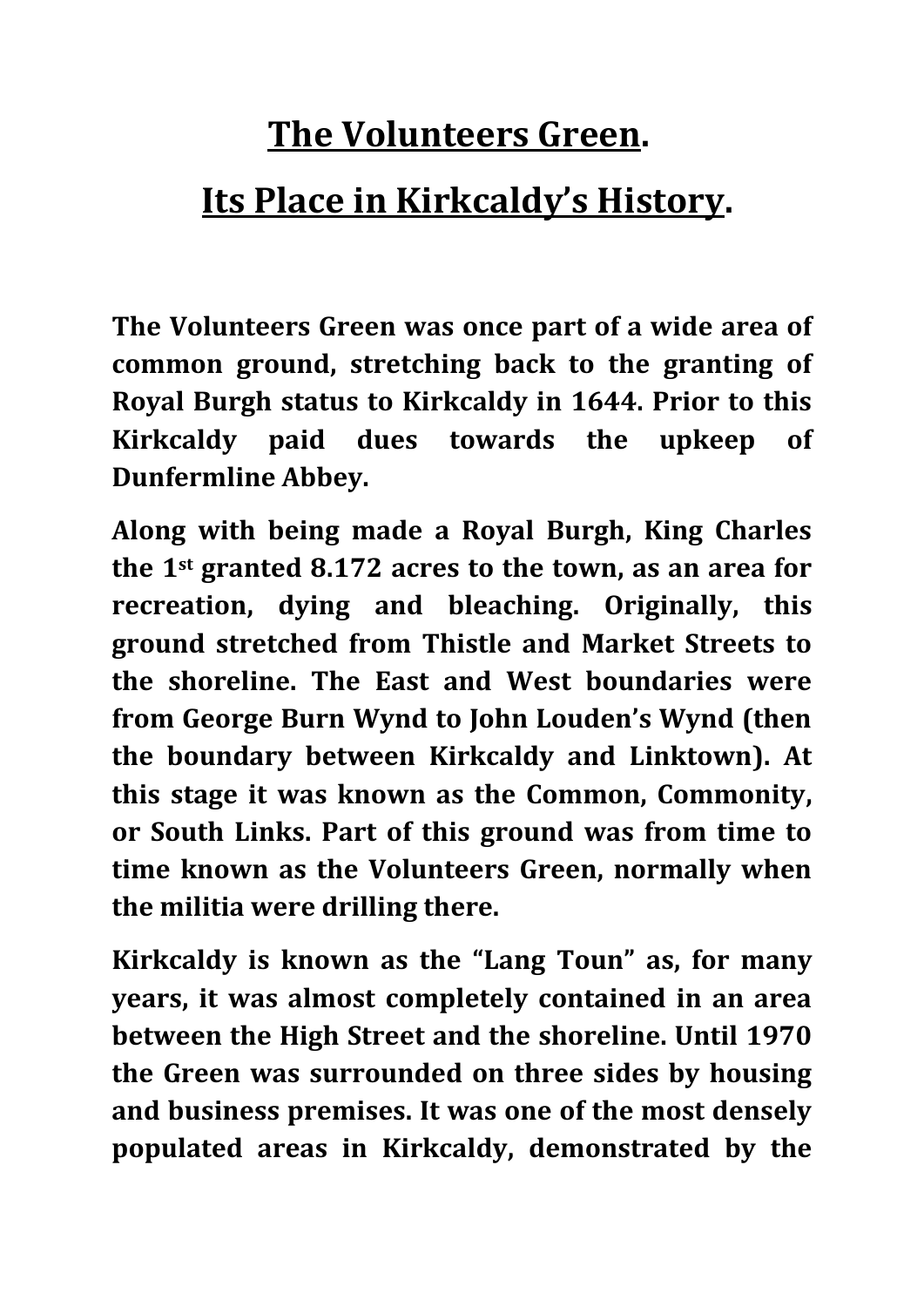**continual and considerable stream of birth, marriage and death notices carried by the local press.**

**The Town Council became the trustees for the ground but, as Kirkcaldy expanded, the need for ground to build houses and factories on became more acute. This over the years led to common ground being nibbled away bit by bit. Many battles, if not fought on the Green, were fought over it, with a number only being concluded after recourse to the law. What is not in doubt is that, had these not taken place, the Green at best would be much reduced and, at worst, possibly only a name in history.**

**Prior to linoleum becoming the premium industry in Kirkcaldy, pottery, flax spinning and linen weaving were the principal and oldest forms of employment. Very little is known of what was a cottage industry in its earliest days but by 1706 the linen industry was expanding. This prompted the Town Council to issue a proclamation "granting liberty to the taxmen of the South Links, in all time coming to extract three pennies for each spyndle of yarn, and one penny for each ell of cloth bleached thereon." This confirms that cloth was woven and yarn spun from at least 1706 and probably earlier than that.**

**In Musselburgh in 1821 the Council tried to sell common land and this led to a court case aimed at preventing such occurrences. The case was lost by the**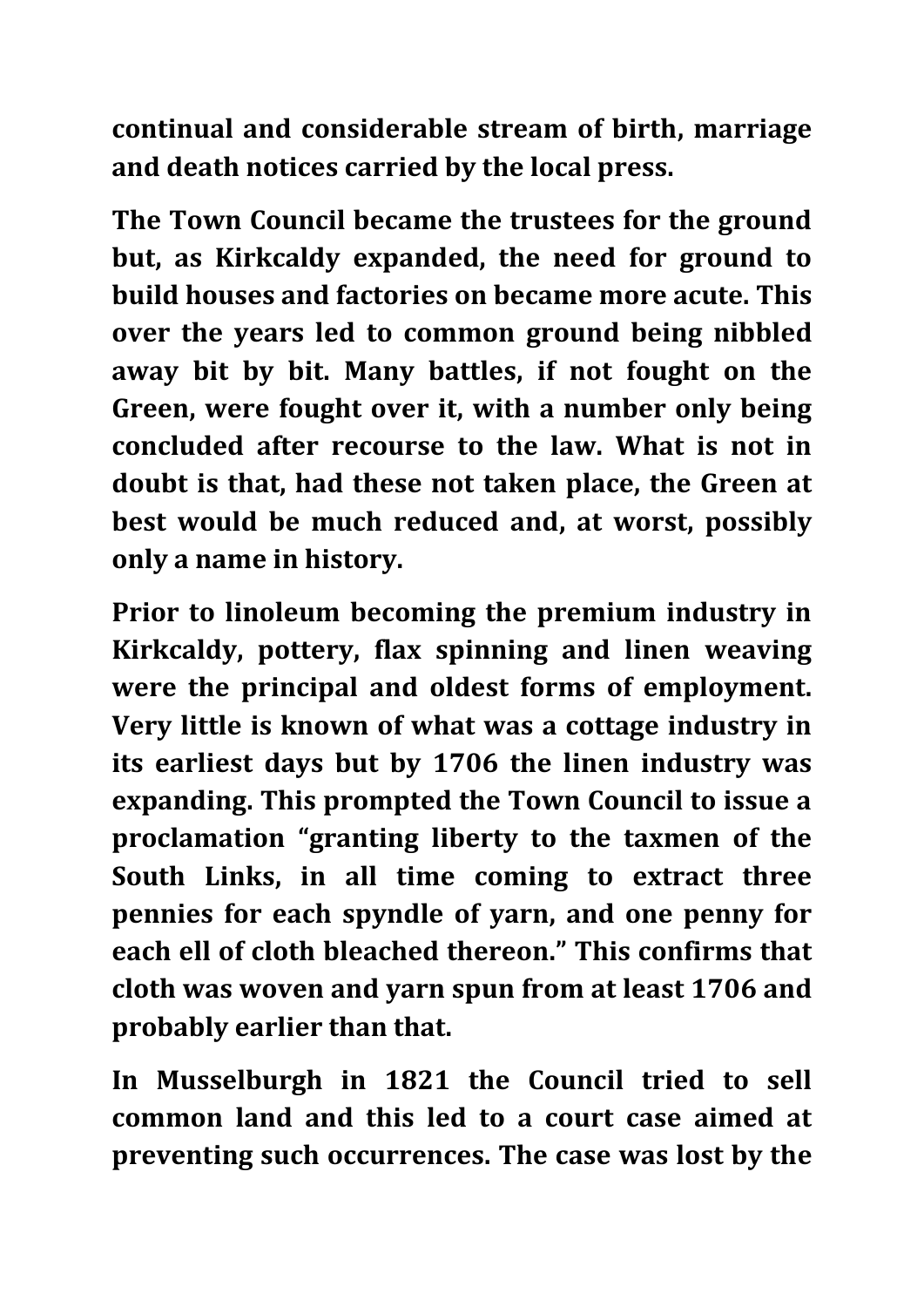**Council and the ruling from this landmark case was noted in Kirkcaldy. Indeed the ruling was ultimately used in challenges to some of the Town Council's actions. In fairness to both Musselburgh and Kirkcaldy they were not alone in this practice. Many Councils had adopted this policy often without objections being raised, but this landmark ruling changed things.**

**In 1836, clothes poles were erected on the Green for the use of those living in Charlotte, Thistle and Rose Streets. There was also a water point in the centre. By this stage the Green was split in two by a burn/ditch which ran down what is now the Arcade and into Sands Road. The smaller western portion was between Burleigh Street and John Louden's Wynd. The eastern part was to all intents and purposes what we see today and had been enclosed by a wall.**

**In 1832 a practice, which would be forbidden today, came into being and continued until 1848. What happened was that "night soil" from the expanding Newton area started to be dumped on the western part of the Green. When the practice was eventually halted that part of the Green had been rendered unfit for its original purpose, having been covered by human excrement for 16 years. A wall had also been built around this area, presumably to contain the contents.**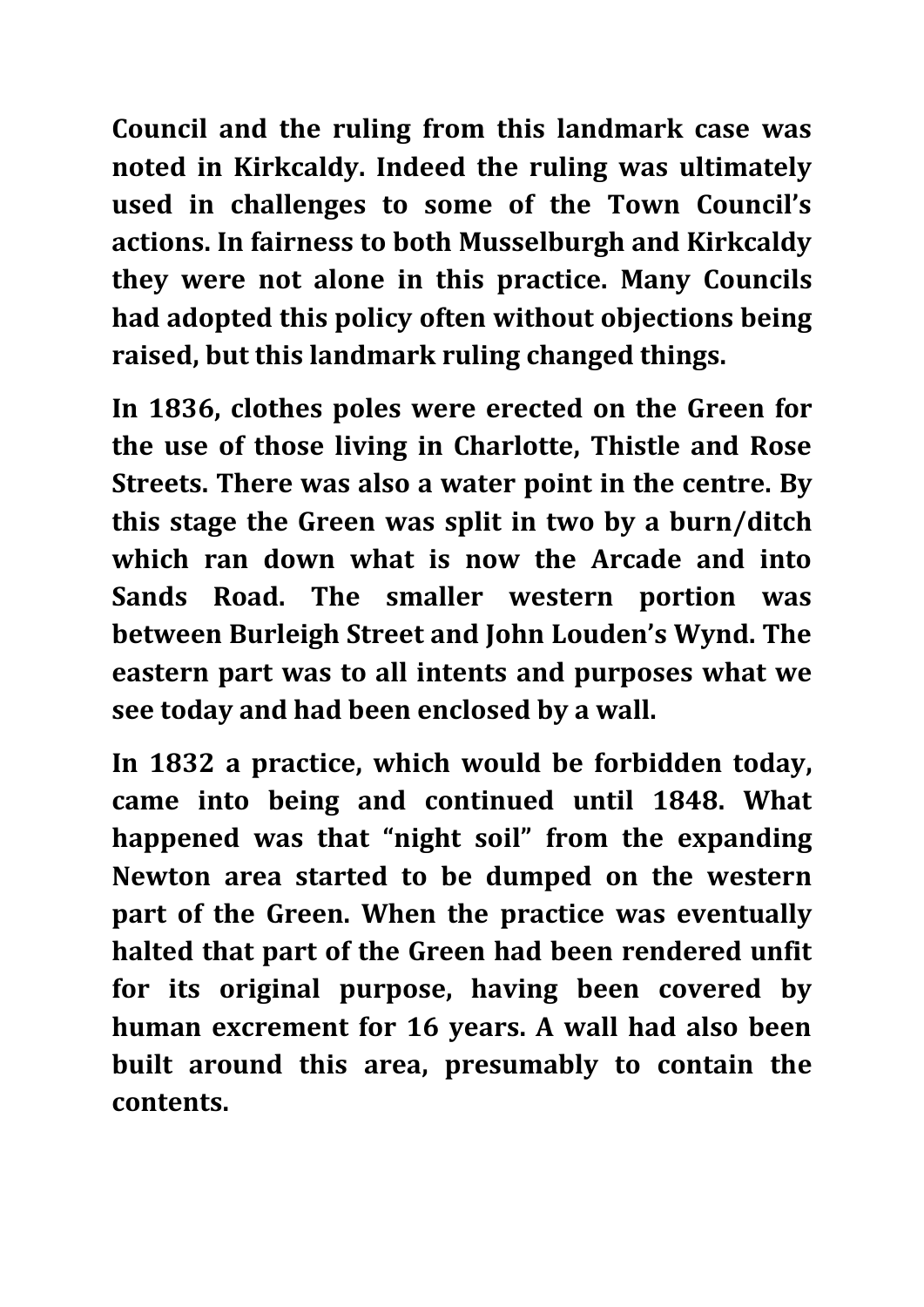In 1846, on the 25<sup>th</sup> June, the Corn Laws were **repealed. The celebration of that event clearly demonstrated the Green as being the major outdoor meeting place when significant numbers were involved. As well as being a large area, the Green had the advantage of being within easy walking distance for all those living within the Burgh boundaries. These were the days before Linktown, Pathhead, Sinclairtown and Gallatown were absorbed into Kirkcaldy. Some years later the building of the Corn Exchange, close to the Green, created a substantial indoor meeting place for large gatherings and entertainments.**

**The Corn Laws were designed to keep grain prices high to favour domestic producers. They also blocked the importing of cheap grain, simply by forbidding importation below a set price. This had the effect of enhancing the profits and political power associated with land ownership, but conversely raised food prices and the cost of living for the general public. It hampered growth in other areas, for example manufacturing, as food prices were reducing disposable income. It was for this reason that many Kirkcaldy merchants and manufacturers gave financial support to the "Anti-Corn Law League."**

**Friday, the 10th July 1846, was, according to the Fifeshire Journal of the 16th, "a general holiday in Kirkcaldy with the shops closed and public works**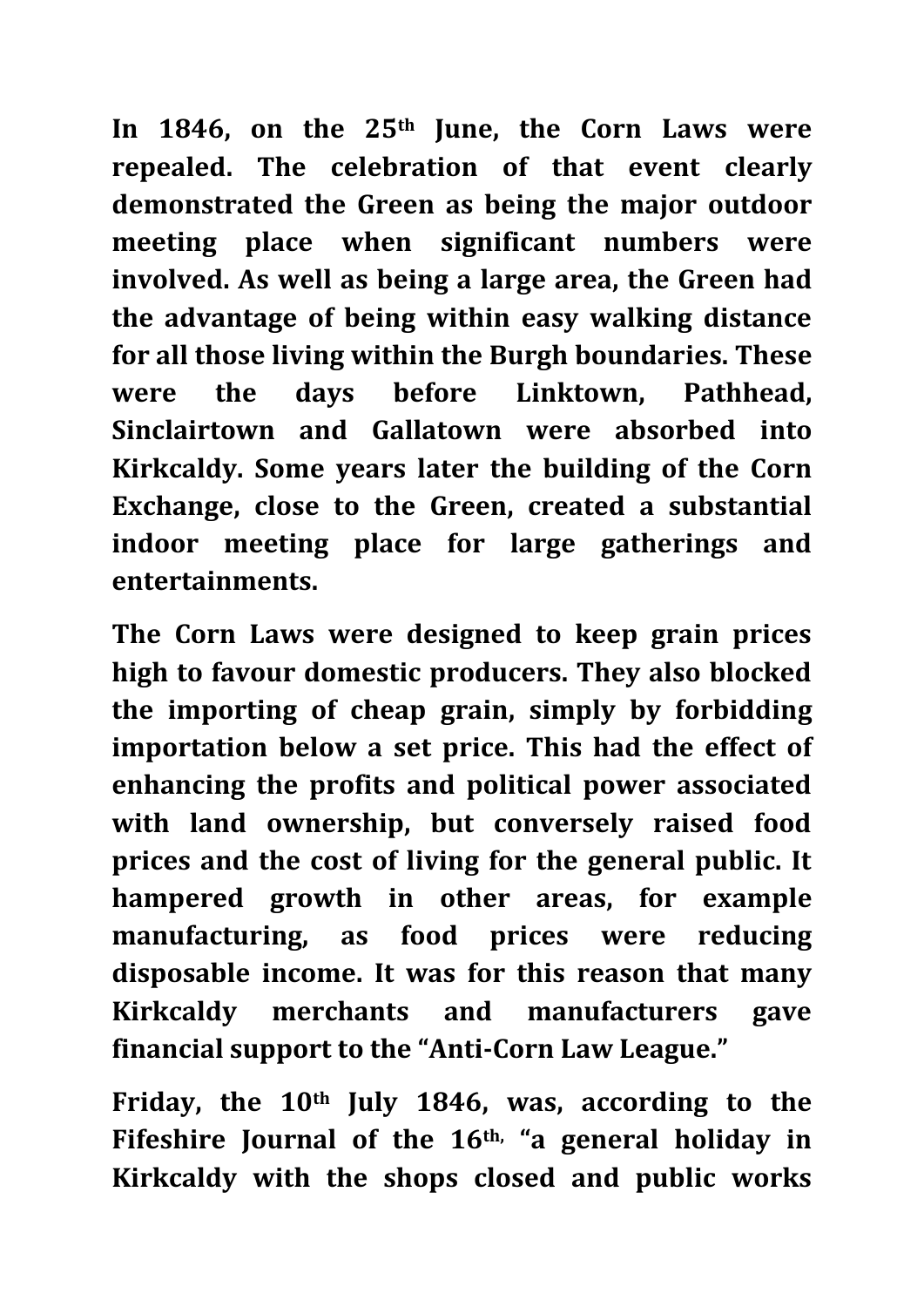**stopt (stopped) in order to celebrate the principle of cheap food. A procession had been agreed on and arrangements made for the different bodies that were to walk to meet at the Volunteers Green at 11.00am. The morning was cloudy and threatened rain but by noon, the sun dispelled the clouds and the day proved delightful. When the various bodies had assembled, about 12 o'clock the whole moved off to the music of two instrumental bands: and when extended in line, stretched for three quarters of a mile and was studded with sixty banners floating in the breeze, presenting a grand and imposing spectacle. About 1600 marched in regular rank and the irregular pedestrians young and old could not have numbered less than 9000. The vessels in the harbour had all their colours flying, and the brig "Adam Smith" the property of Messrs Lockhart, was gaily decked all over her rigging with flags and streamers waving in the wind. At the topmast was a splendid new flag with the motto "Adam Smith the founder of free trade." A salute from her gun was fired as the procession passed the harbour head."**

**Many groups and bodies were represented in the procession; bleachers, weavers, potters, iron workers and bakers, were some of the occupations represented. Mr Landale's bleachers from Lochtyfield arrived with a piper at their head to great applause.**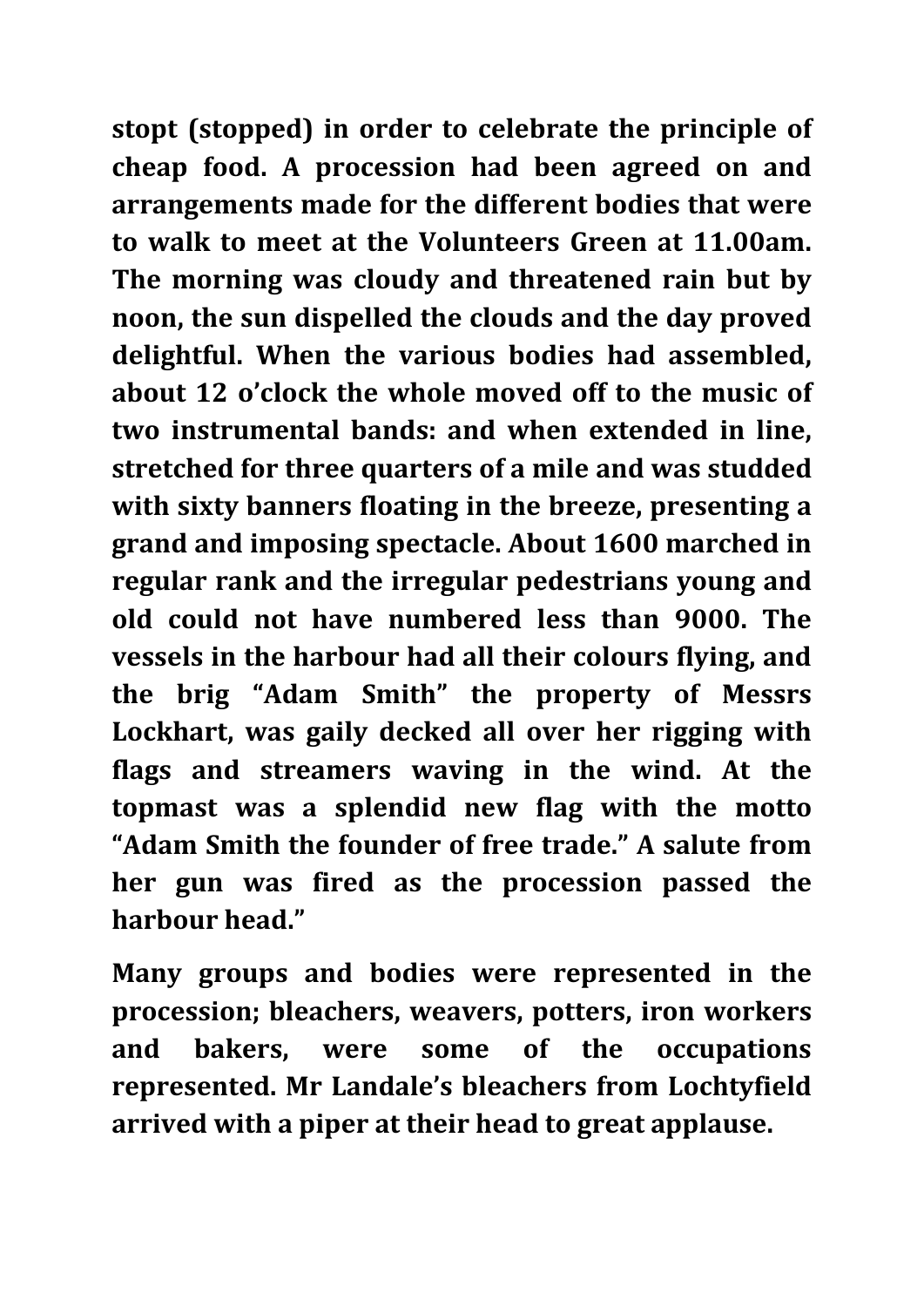**"At Dysart in the evening, although the night was not quite dark, a display of fireworks, with rockets shooting up to a great height took place. These and other pyrotechnical exhibitions had a fine effect."**

**1854 saw a challenge regarding loss of common ground taking place. Mr Heggie, a mill owner and dyer, commenced a legal challenge to try and prevent toilets being built. He had a business in the area, lived in the area, and was the owner of a number of houses in the immediate area which he rented out (his family name lives on in Heggies Wynd). He had strong beliefs that there should be no buildings erected on the Green as its prime purpose was for recreation, bleaching and dyeing, and nothing else. He objected to the Council's plan to build a "public privy" in the south west corner of the Green. He took the Council to court and, in this instance, the Sheriff found for the Town Council and ultimately a privy was born!**

**The Fife Herald of the 28th August 1873 advertised a business opportunity few could refuse. It was also one which many householders would wish to have situated close to their homes. The advertisement in question was for the sale of a manure works in Kirkcaldy situated on the Sands Road and adjoining the Volunteers Green. "All is in excellent order with a horizontal steam engine and boiler, bone mill, dissolving tanks, cart and steelyard, which would offer an excellent opening to a person of energy and**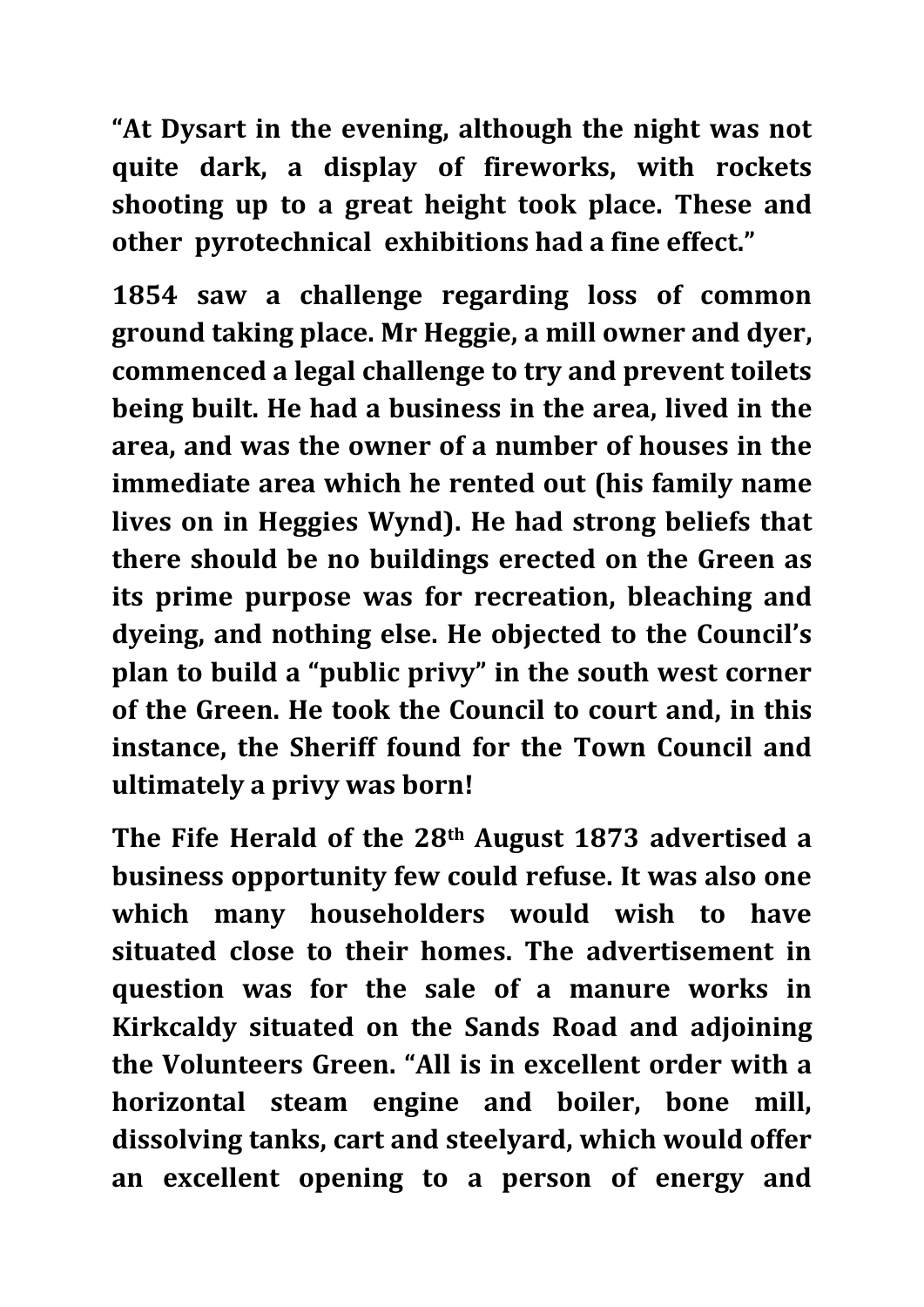**enterprise, a good trade connection having been formed by the present proprietor, who is retiring from business." Offers were to be received by the 20th September.**

**The Fifeshire Advertiser of the 16th October 1875 carried an advert for a company which had been founded in 1869 but went on to become one of international renown for design, elegance and quality. The Company had two outlets in the vicinity. In Rose Street, curtains, fabrics, carpets and floor coverings were offered for sale. In the Volunteers Green Works, furniture was available for the drawing room, dining room, hall, library, bedroom and parlour. The manufacture of billiard rooms and tables was also advertised. The name of the firm – Alexander H. McIntosh.**

**An article worth reading, if only for the prose alone, was published by the Fife Herald on the 3rd July 1879 under the heading "Shameful Scene" – "On Tuesday evening two working lads fell out in Volunteers Green, and immediately commenced to pummel each other with the utmost fierceness. A number of women attempted to separate the combatants, but the fun was deemed too good to be spoilt – a number of men urging the boys to "wire in." Hundreds of all ages gathered round to view the "melee". Till the police being sent for spoilt the sport by separating the**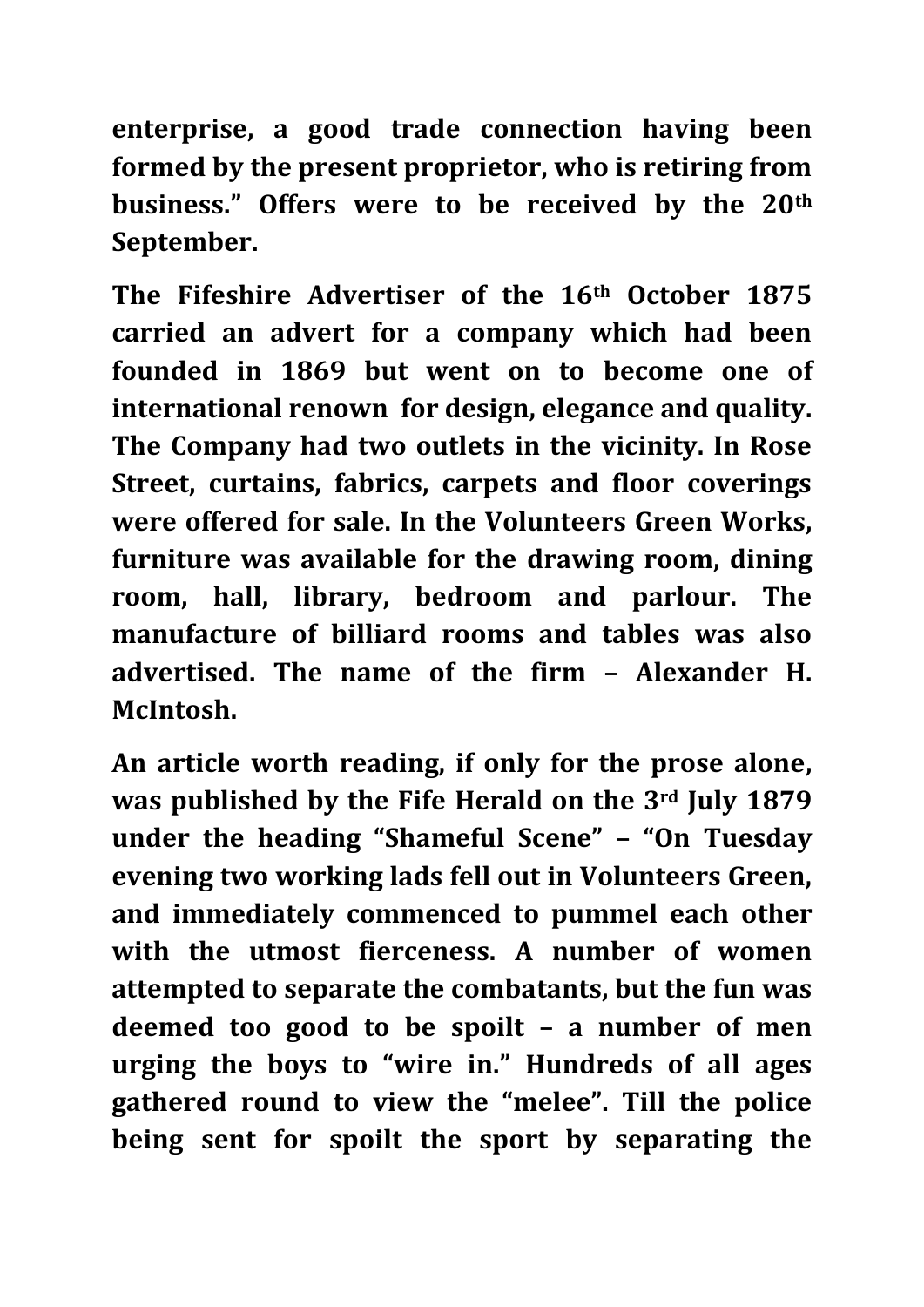**outrageous pair, whom they smilingly allowed to walk off".**

**The years between 1878 and 1882 saw another legal challenge which, almost unbelievably, went as far as the House of Lords. The story is worthy of its own narrative but a summary of the events is given below.**

**When the Town Councillors and Police Commissioners resolved to erect stables and a Fire Station for the now expanded town they could hardly have imagined their choice of location could bring such consequences, worry, and cost to their door. They had two choices and decided on the waste ground near the Volunteers Green. This in effect was the western part of the Green which was rendered unfit for its original purpose, thanks to the dumping of excrement. It had become a dumping ground for stones and all manner of rubbish, often of the most unsavoury description. Whatever else it was fit for, it was certainly not for recreation, bleaching and dyeing.**

**In fairness, the Council did not set out to deliberately take away the public right to this piece of ground but had the opinion of Counsel that they had the power to use the ground for the building of stables for their horses. It transpired that the opinion was worthless and incorrect, leading to the celebrated legal battle. They had advertised in the Press for funding for the venture and also invited tenders for the work.**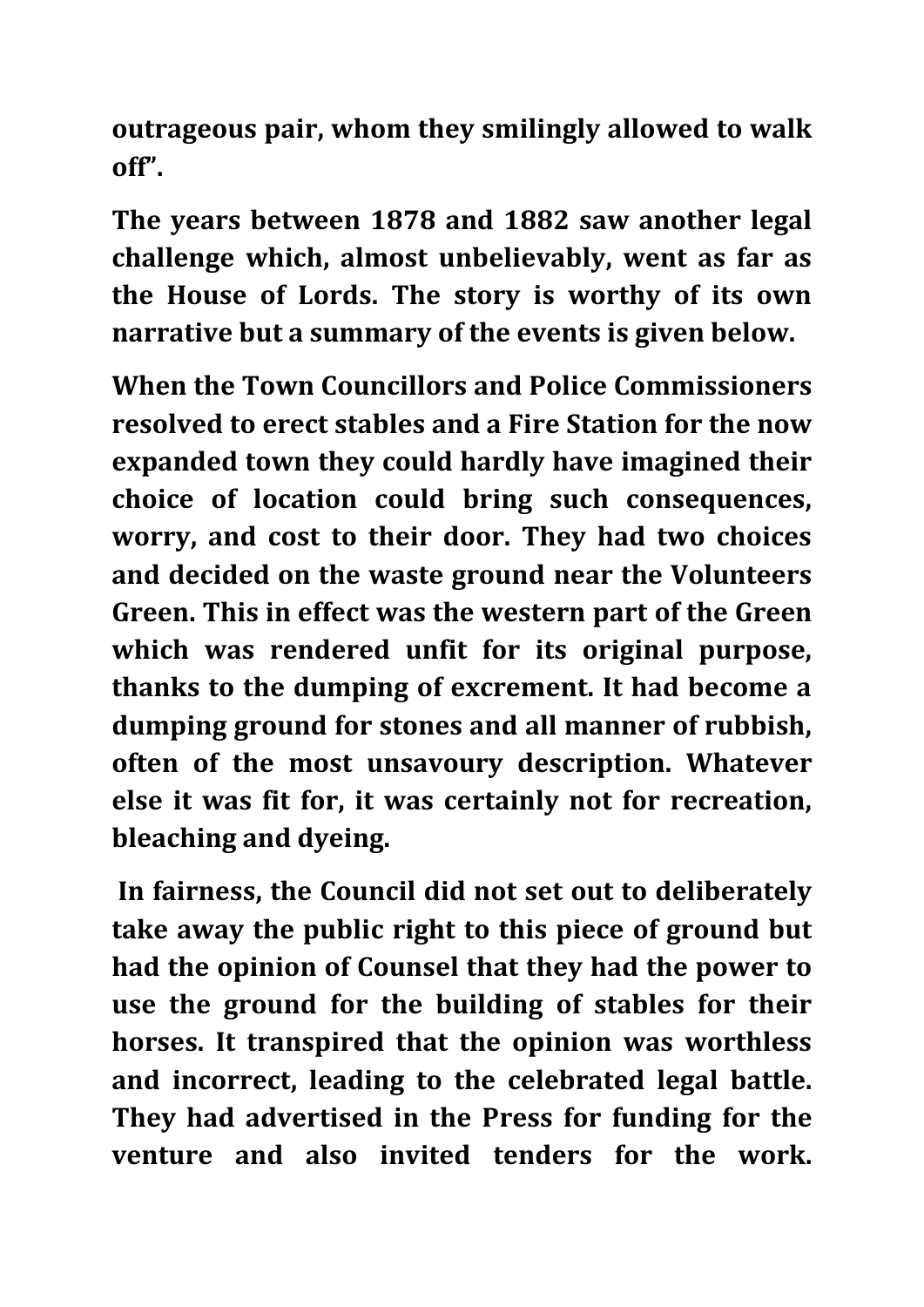**Although there were some slight indications of opposition nothing was said or done. However, when the walls were some four feet high, a notice that Interdict was being applied for became known. It was served on the Council on the 4th May 1878. The Interdict was applied for by a James Graham who was a dyer. The assumption would be that Mr Graham was a businessman but it transpires that he was, in fact, a journeyman dyer in the employment of Mr Heggie, he of the 1854 "privy" fame.**

**The case eventually came before the Court of Session and the Lord Ordinary decided, after a long Proof and a huge number of witnesses, that the land in question was part of the land which the Council "were bound to keep all time free and open for the use, enjoyment and recreation of the inhabitants, granting the Interdict on the 13th January 1879." The case was appealed to the Inner House and meantime the building was completed.** 

**On the 18th June 1879, the verdict of the appeal being given by the Lords of the Second Division, "interdicted the Council from erecting stables or any buildings or erections of any kind on that portion of the South Links which was in dispute."**

**When this judgement was given, it was too late to enforce the Interdict as the buildings were complete. The Council offered another piece of land rather than**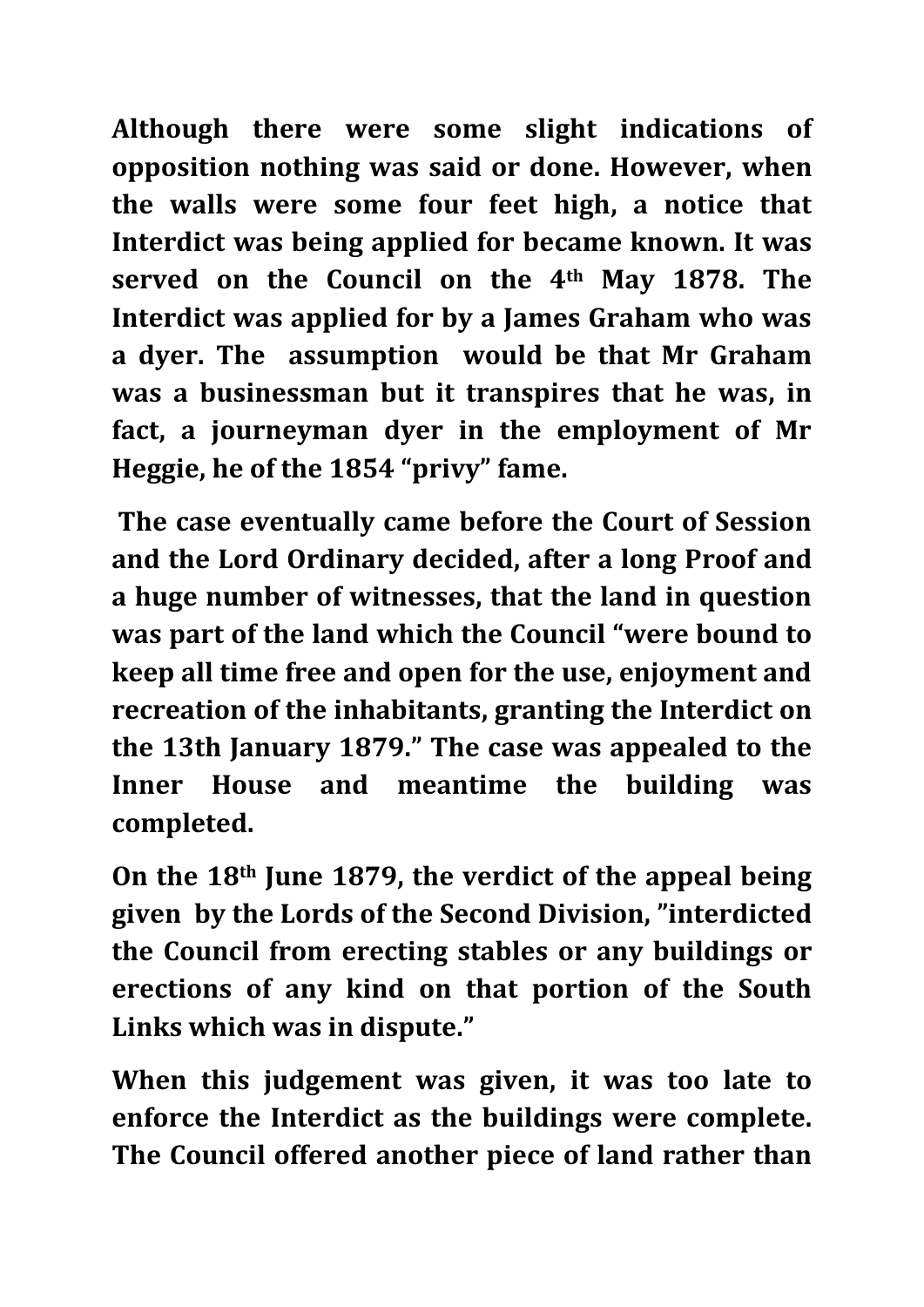**see their stables removed. The Lords of the Second Division also appeared anxious to prevent the buildings being destroyed and therefore for some months refused to give Extract of their Judgement. Eventually they did give the Extract on 30th October 1879, when it was made clear that it could not be used retrospectively.** 

**Graham immediately raised an action for "Declarator and Removal" before Lord Adam, who gave a decree in the terms craved. However, on a reclaiming note in January 1881, the Lords of the Second Division unanimously reversed Lord Adam's decision and held that the proposal of the Council to substitute another piece of ground (larger than that lost) as a reasonable proposition and assoilzied the Council on condition of the ground being granted. From this decision an appeal was taken to the House of Lords.**

**The appeal was heard on the 6th July before the Lord Chancellor and Lords Blackburn, O'Hagan, Watson and Bramwell. The decision stood and the stables were saved. There could be no further appeal.**

**The Fifeshire Advertiser commented that "It was a matter of general satisfaction that the stables are to stand, and that the Court has allowed the other piece of ground to be substituted for the site of the stables. The costs however fall to be paid by the town, but we are glad to learn that this will not add to the rates.**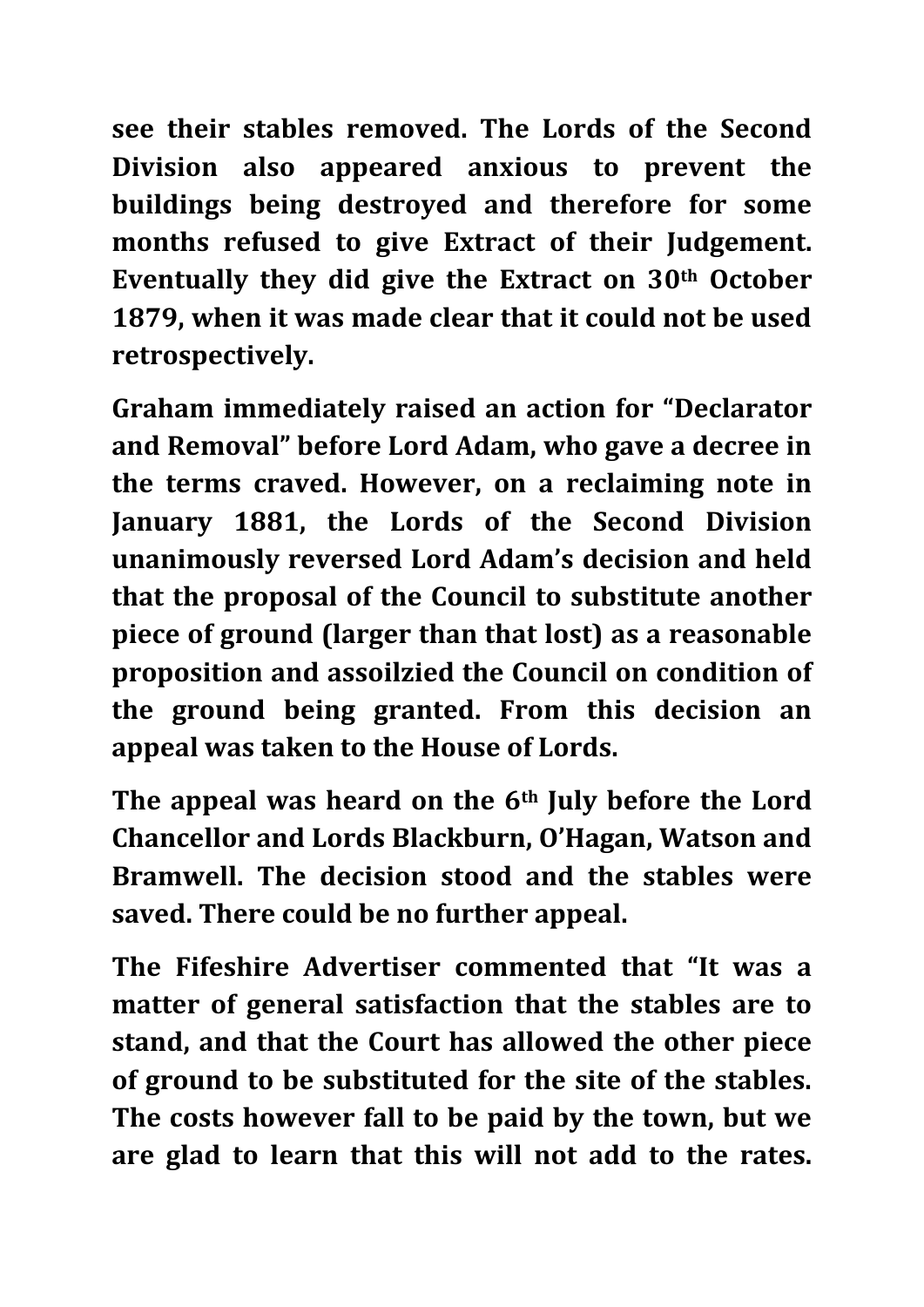**Although accepting the right of the public to have the whole area of the links free from buildings, the Court of Session were justified in refusing to enforce the strict legal right of Mr Graham. The judgement showed that the interests of the community were on both sides of the litigation, and to grant removal of the buildings would be of less advantage to the community than to accept the ground offered and leave the buildings to stand. It is unlikely that James Graham, who has vindicated the public right in this matter, will be satisfied with the decision, but his utmost effort has been put forth now, and he will probably vanish from public life in as sudden a manner as he appeared on the scene. Of one thing we may be sure, is that in our time at least, the representatives of the people will fight shy of building stables or anything else on ground to which they have not the very clearest evidence of right".**

**There were suggestions in the Press that many believed that Graham was a "man of straw" and was acting on behalf on Mr Heggie. It is certainly difficult to believe that a journeyman dyer had the financial wherewithal to sustain the litigations. His evidence certainly came over as a man who believed in what he was doing and felt strongly about the loss of common ground. It has to be said to his credit that he reaffirmed the public right to the area and possibly/**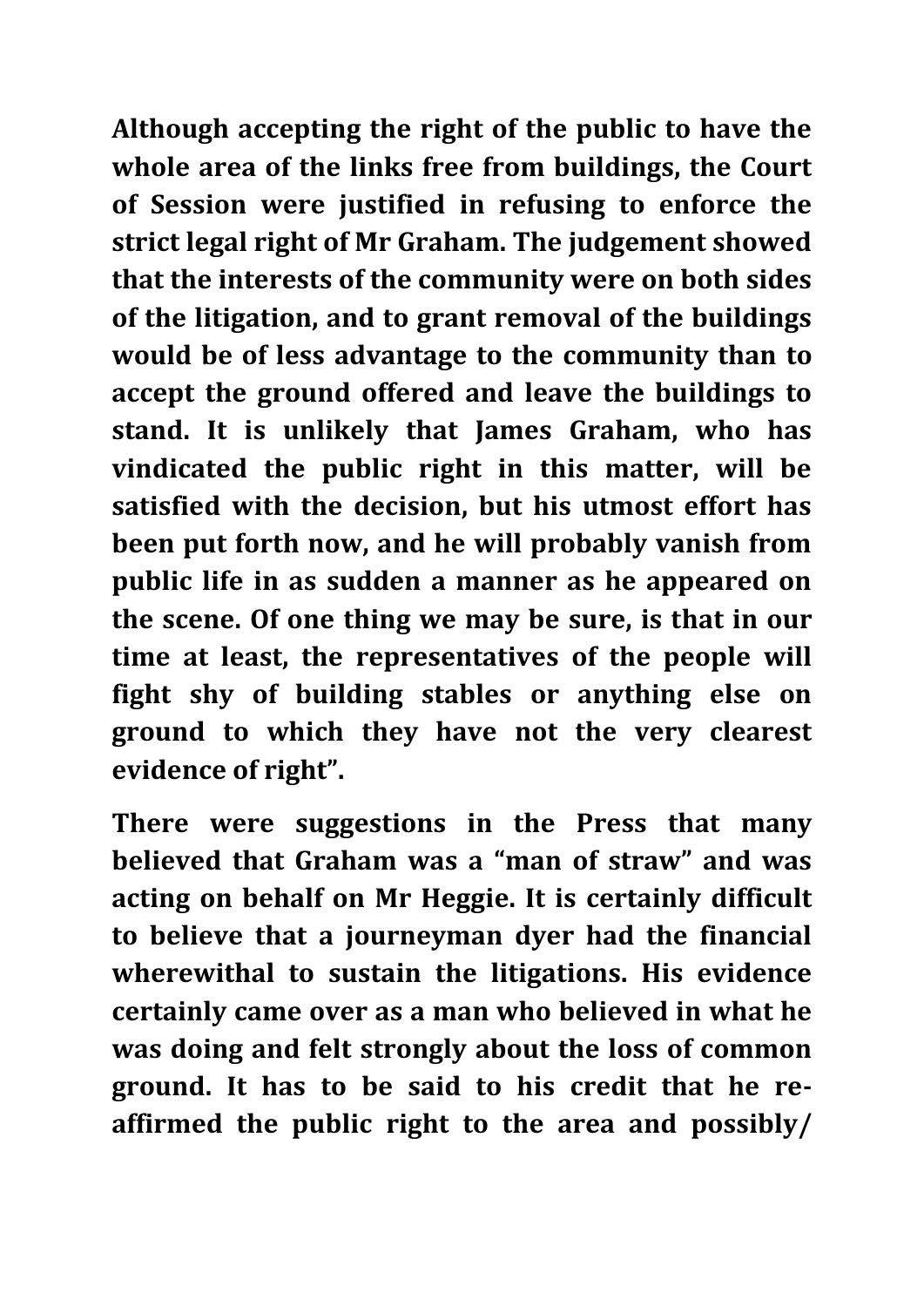**probably prevented any further building on what remains of the Green.**

**The substitute ground remains an open space to this day. It is sited just to the west of the Nicol Street car park, complete with a plaque explaining its origins.**

**From 1859 the Green became for all times known only as the Volunteers Green, when an act of Parliament was passed to set up volunteer battalions and Kirkcaldy played its part. On the 1st December that year, a large and influential meeting was held with Provost Birrell in the chair. The purpose was the establishing of a volunteer corps. The hall was packed and large numbers were unable to gain admittance. Provost Birrell opened the meeting with "All sects and parties were at one when the interests of the country were concerned, and he believed that this movement had for its object the safety and independence of the country. They had long trusted in the invincibility of their army and navy; but it was as well that they should be prepared to resist the demon of war should it be let loose on their country, and if our country should be threatened by war, they would arm themselves and their sons, and go forth in the strength of their right arms – trusting in the God of battles, vowing to defend their country while they lived; determined that this land should never bow to the oppressor or invader, but should as it has always been, great, glorious and free (loud applause)."**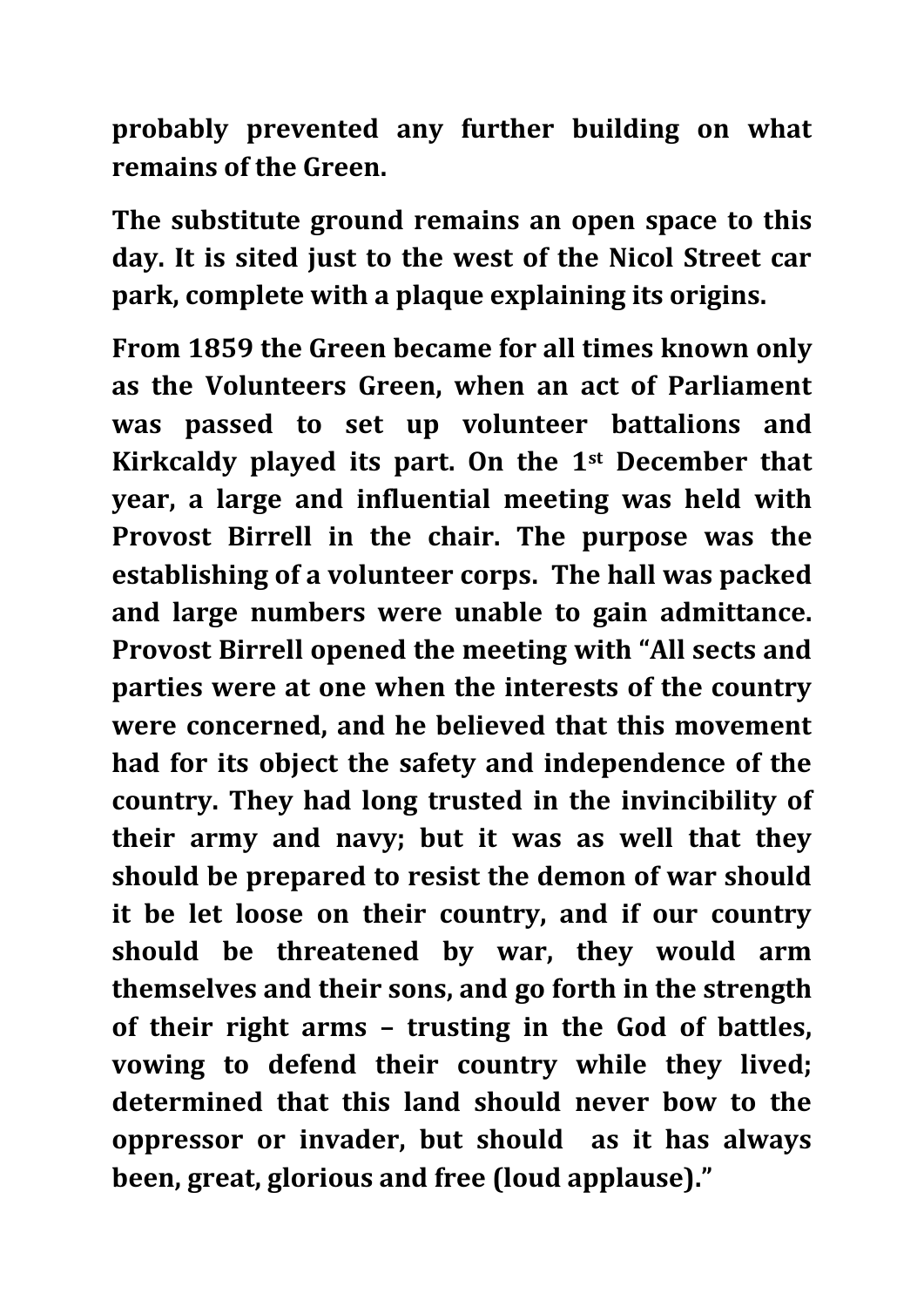**The platform was populated by many of the town's "great and good", including Colonel Ferguson, James Normand, Robert Hutchison and Gilbert Heron amongst others. Kirkcaldy's volunteers became part of the 1st Fife Royal Garrison Artillery Volunteers. From 1850 until 1901 the volunteers drilled on the Green, dutifully reading their local papers every Saturday to establish each evening's activities and the names of the officers on duty in the following week. Being on the coast Kirkcaldy had an artillery brigade with was augmented by a rifle brigade. A battery of four cannons was sited close to the water but sadly, with no sea wall, they often fell victim to stormy seas. The volunteers moved away in 1901. Two of the cannons, although old and obsolete, had to be sent back to the War Office. The two others were in the Beveridge Park for a spell but it is believed they were used for scrap in the 2nd World War.**

**The Fife Free Press of Saturday the 5th December 1903 carried a report on a ceremony held earlier in the week.**

## **Kirkcaldy Corporation's Big Guns Gift From Brigade Officers**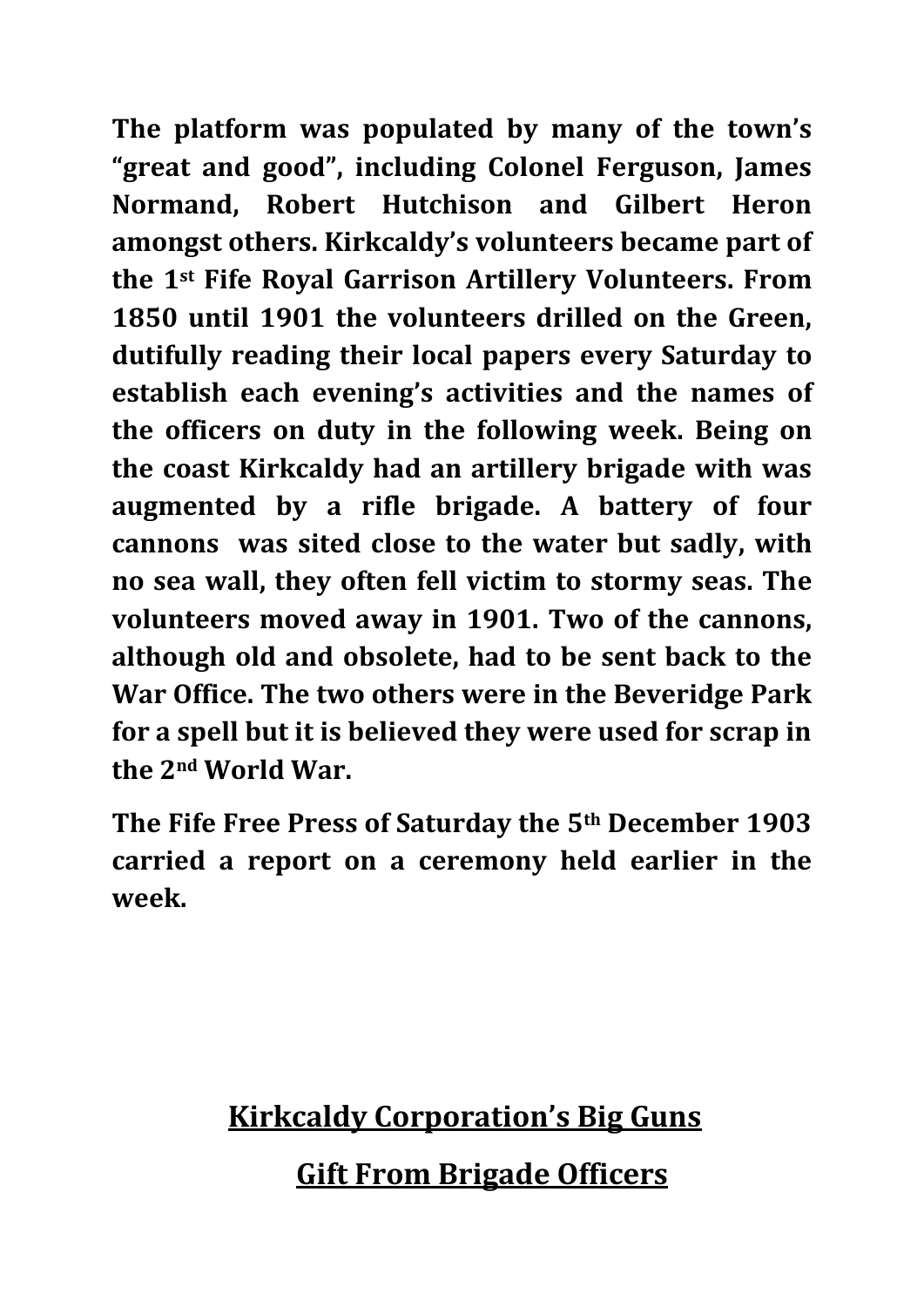**"An interesting ceremony took place in the Town House, Kirkcaldy on Thursday evening, when the four big guns, presented by the officers of the Fife Brigade Artillery Volunteers to the Corporation, were formally handed over to Provost Barnet. The guns, which are 32 pounders, smooth bore and mounted on common standing garrison carriages, have been placed in the Beveridge Public Park. The guns were set down at the battery on the Sands Road at the commencement of the volunteer movement, forty years ago, and have been used by the local volunteers for practice until recently, when these old batteries were done away with. On this interesting occasion the officers and the Town Council were entertained to a cake and wine banquet by Provost Barnet, who occupied the chair, supported on the right by Colonel Johnson, Bailie Dishart and Lieutenant-Colonel Herriot, and on the left by Lieutenant-Colonel Storrar, Bailie Peebles, Bailie Bennet, and Major Reid.** 

**Among those present were Captain Main, Captain Stocks, Lieutenant Young, Lieutenant Sutherland, Surgeon Captain Laing, Dean of Guild Syme, Councillor P. Herd, Councillor R.C. Lockhart, Councillor J. Gourlay, Councillor J. Cook, Councillor James F. Beveridge, Councillor G. Fergusson and Mr W.L.Macindoe the Town Clerk."**

**After a significant number of toasts to almost all the members of the Royal Family, Colonel Johnston rose to**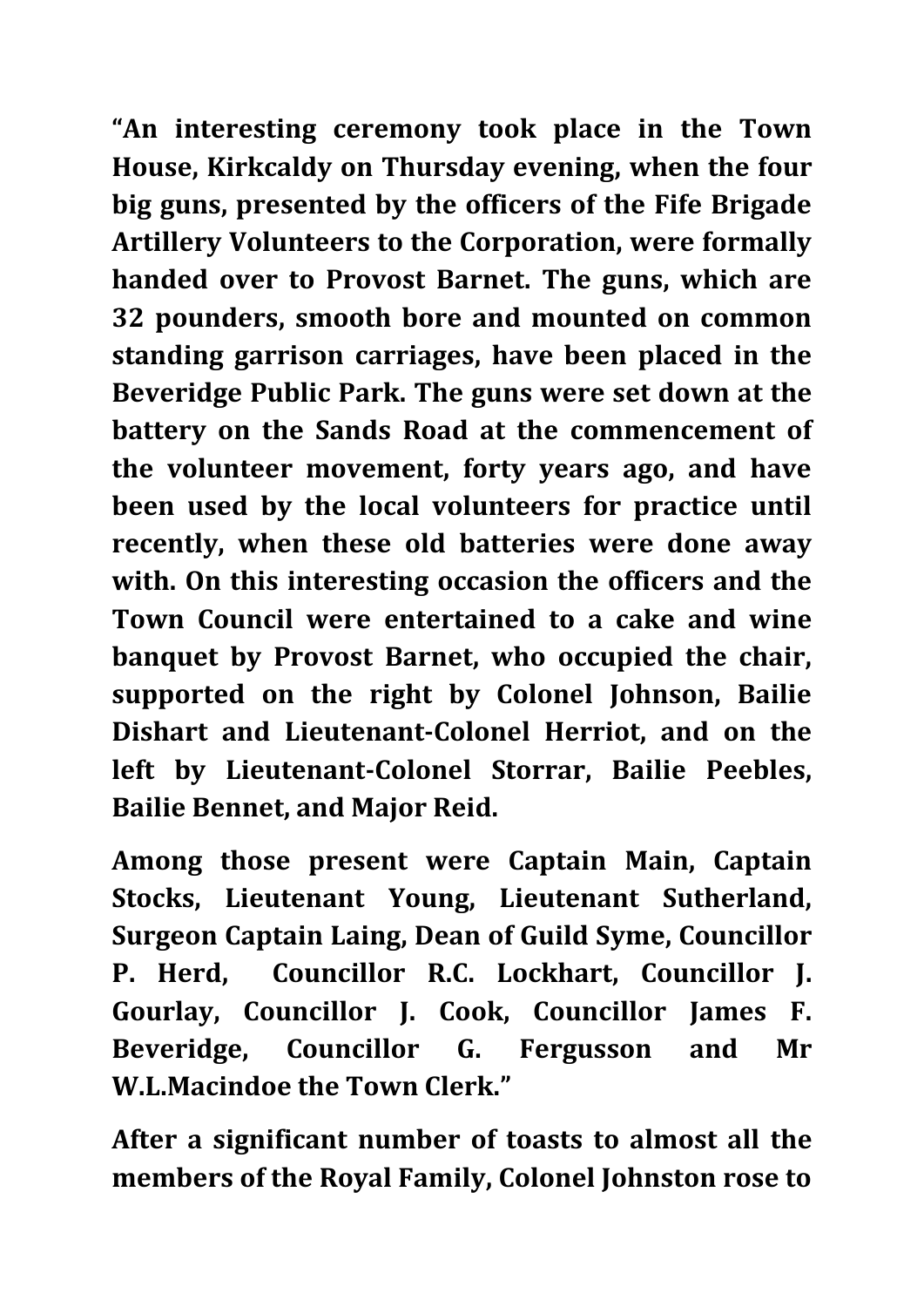**speak about the "pleasant duty which devolved to him that evening". He had written to the Town Clerk in May asking if the Council would accept the proposal of gifting four of the guns to the Town. He was delighted that they had accepted and especially at the decision to place them in the Beveridge Park. He hoped that the sight of the guns might stir the military feelings of the youth of Kirkcaldy. He went on to say that "the guns might not be of much intrinsic value, but they were not without interest. These guns spoke of a time when the terrible experiences of the Crimean War and the still greater horrors of the Indian Mutiny were fresh in men's minds, when it was found that the dark thunder-cloud of war seemed to be hanging over our own shores ready at any moment to burst and spread desolation. At that time a thrill went through the nation and a new Army sprang into being – and one that had not been reckoned upon. From all ranks and classes men came forward to join what was new then – the Volunteer force. The moral effect had gone on from that day to this."**

**The Colonel pointed out that Provost Barnet was the fourth Provost in a row to be identified with the Volunteer movement. The others were Provosts Stocks, Hutchison and Tait.**

**"He had now to formally hand over the guns, and he trusted the young of Kirkcaldy would take a lesson from those who had gone before them, and be ready,**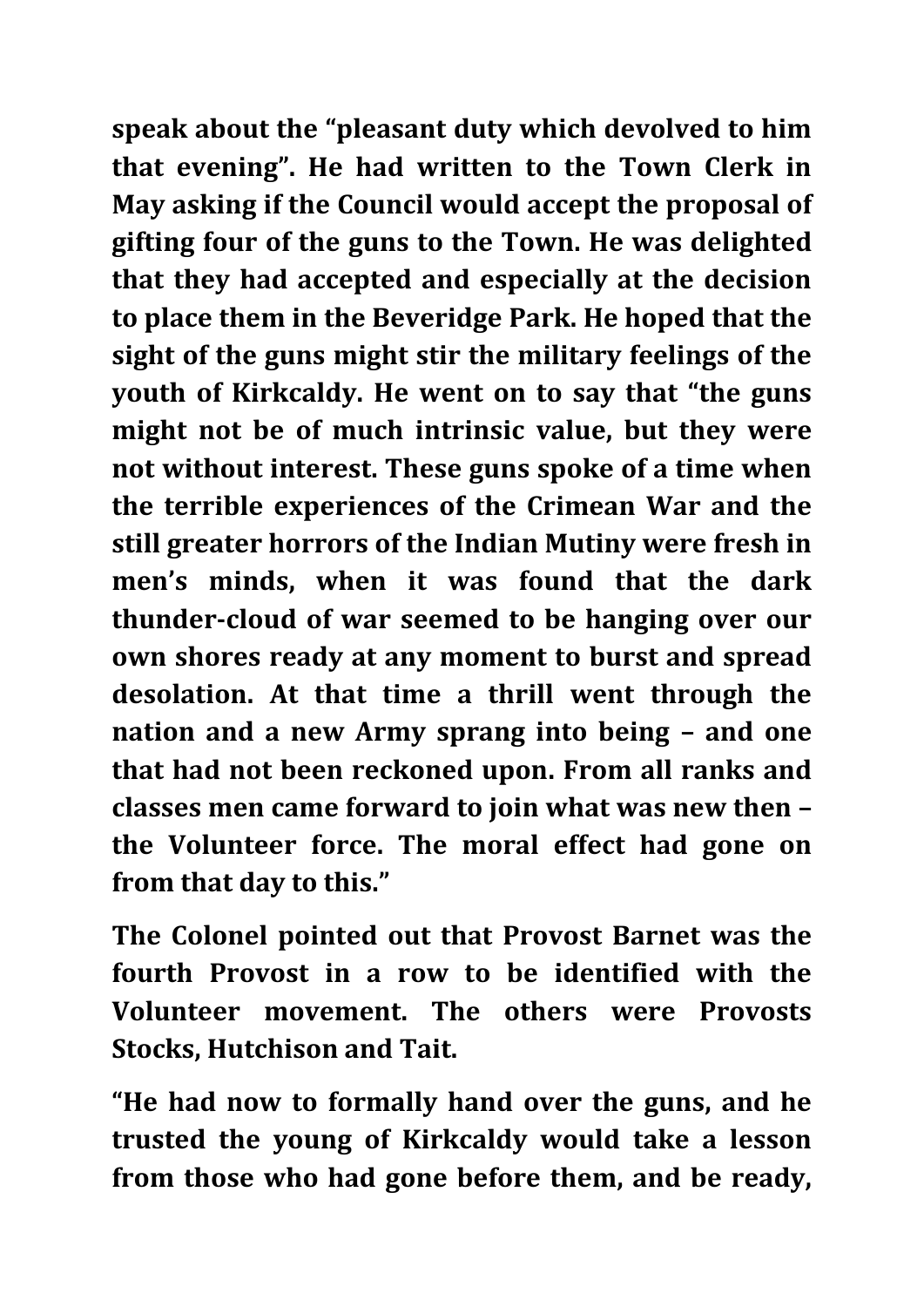**should the Country call upon them, to come forward and take the place their forefathers had taken."**

**The Provost rose to thank Colonel Johnston and the officers for their kind and generous gift. Provost Barnet emphasised that no one should consider that the officers had simply wanted rid of the guns by gifting them to the town. They should think again, as he pointed out, that the Officers had had to pay the War Office to secure the guns. This was a gift almost in remembrance of the local men who had served the Town and Country so well. The Provost hoped that their descendants would in one hundred years look on these guns in the same way as the present generation looked on "Mons Meg".** 

**Lieutenant Colonel Storrar rose to propose a toast to "The Town Council of Kirkcaldy". Before doing so, he gave a brief history of both the Artillery and Rifle Brigades. His address included:-**

**"Like the men who worked them in earlier times, the guns had done good service, and although both men and guns were now out of date – he hoped that, for many years to come, old gunners would gather round them from time to time and fight their bloodless battles once again".**

**Lieutenant Colonel Storrar went on to say that he had not joined at the outset but two years after the**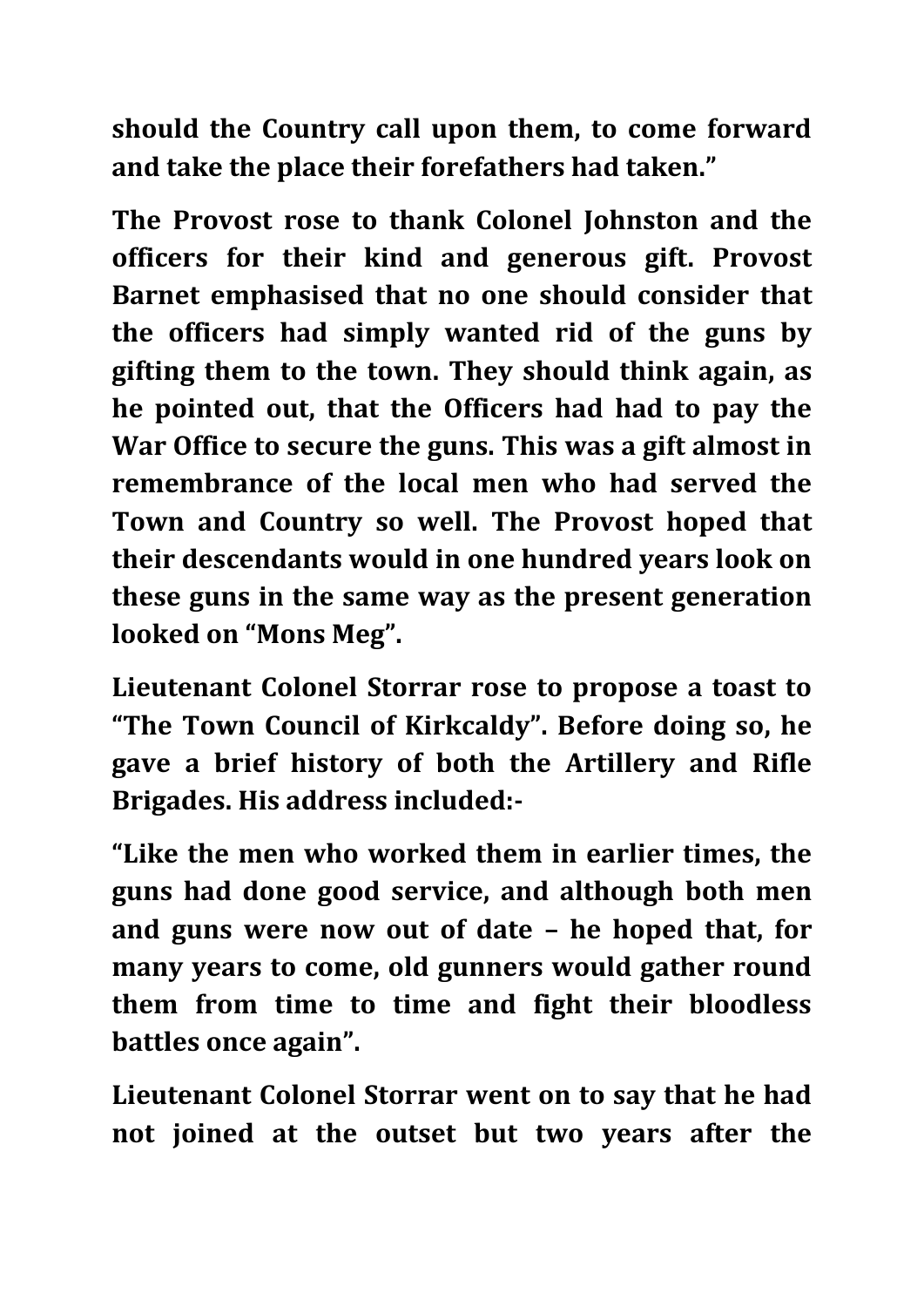**formation and had been associated with them ever since.**

**"There were none of the old brigade now serving, and if the muster roll was called tonight few would answer to their names. Some were still alive, but the greater proportion of those who formed the original companies, had gone over to the majority, and that number had been rapidly added to year by year."**

**He made particular mention of three who had died in recent months, Provost Tait, Chief Constable Bremner and David Bell.**

**He noted in his opinion "that as a rule, the men who were, or had been good volunteers, had proved themselves equally good citizens by doing more than their fair share of public work."**

**He then recollected the names of the early officers in the Artillery and Rifle Brigades who proudly wore either a blue tunic or a scarlet one. The names read like a roll call of distinguished local men. They included Major Tait, Captain Bremner, John P. Aytoun, David Laing, John T. Stocks, W.R. Spears, Dr Dewar, Dr Morrison, James Shepherd, John Tait and Michael B. Nairn. He added that from one company of artillery and one of rifles, they could now boast five strong companies.**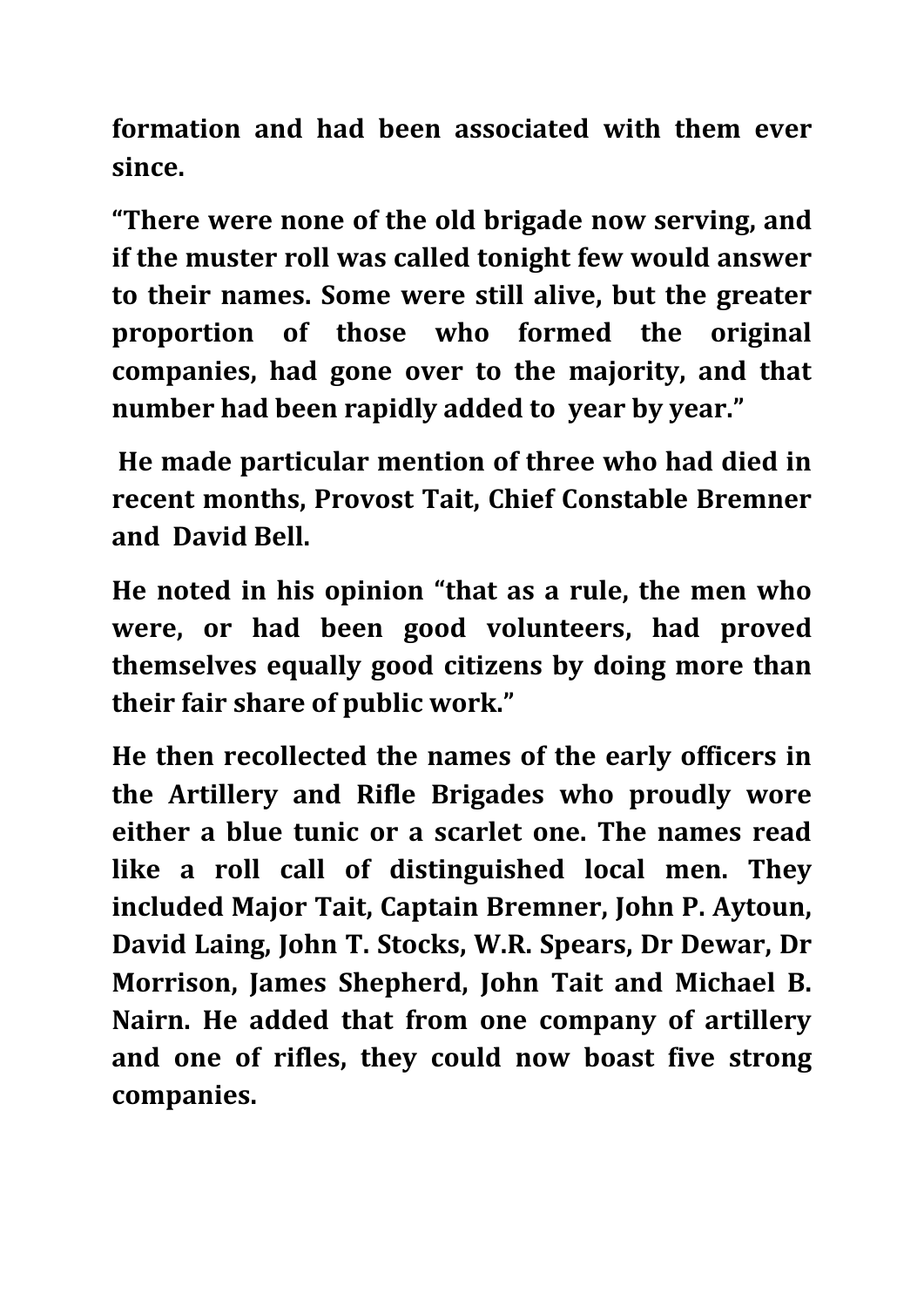**He concluded with "Individually it was a painful thing to look back and realise how many of our old comrades had fallen out along the way, but happily that was only individually. As a body the Kirkcaldy Volunteers could look back with pleasure upon a uniformly successful advance".**

**(It can be seen that sources suggest two different fates to the guns. One has only two going to the Beveridge Park while the above indicates four guns were already in place in the park.)**

**In November 1936, wasting time and money in pursuit of the law was demonstrated by an incident on the Green. John B. Woodcock, electrician, Inglewood, Smeaton Road, pled guilty to depositing a quantity of wood shavings on the Green. In his defence he indicated that he had been delivering them to a**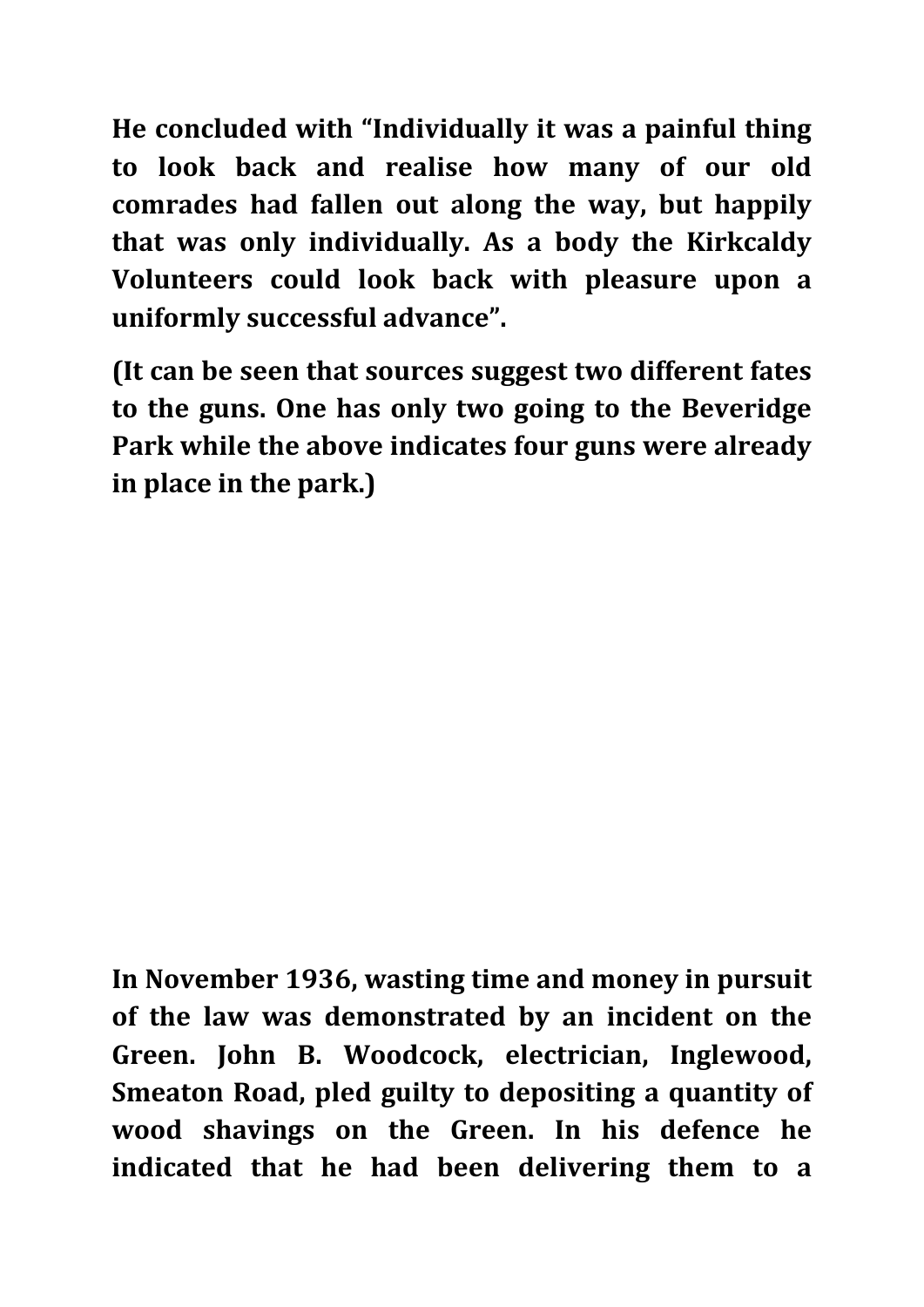**merchant who was not at home and so left them on the Green. However, some children scattered them and later the Police approached his son. The son immediately offered to remove them. When he arrived he found that they had been set on fire by a Burgh Official. Mr Woodcock thought this was more dangerous than leaving them lying, as there were two garages nearby. Bailie Collyer, shaking his head, admonished the accused.**

**Between 1939/1945 the area was used to accommodate air raid shelters, not just one but three. Each could accommodate up to 50 persons and they were in place just before war was declared. Before hostilities had commenced Alexander Birrell, Concrete Specialist of Gallatown, was quickly off the mark, advertising the building of shelters for up to 1500 people. Orders once booked were to be built in strict rotation.**

**Wm. Gillies and Sons, 292 – 298 High Street were not far behind, offering suitable beds for fire-watching and air raid shelter use.** 

**The Town Council had ordered 100 steel air raid shelters and in May 1940 advertised, via the Fife Free Press, for offers to add a concrete lining to each. The specifications and schedule of quantities were available from the Town Clerk, to whom offers should be made by the 5th June.**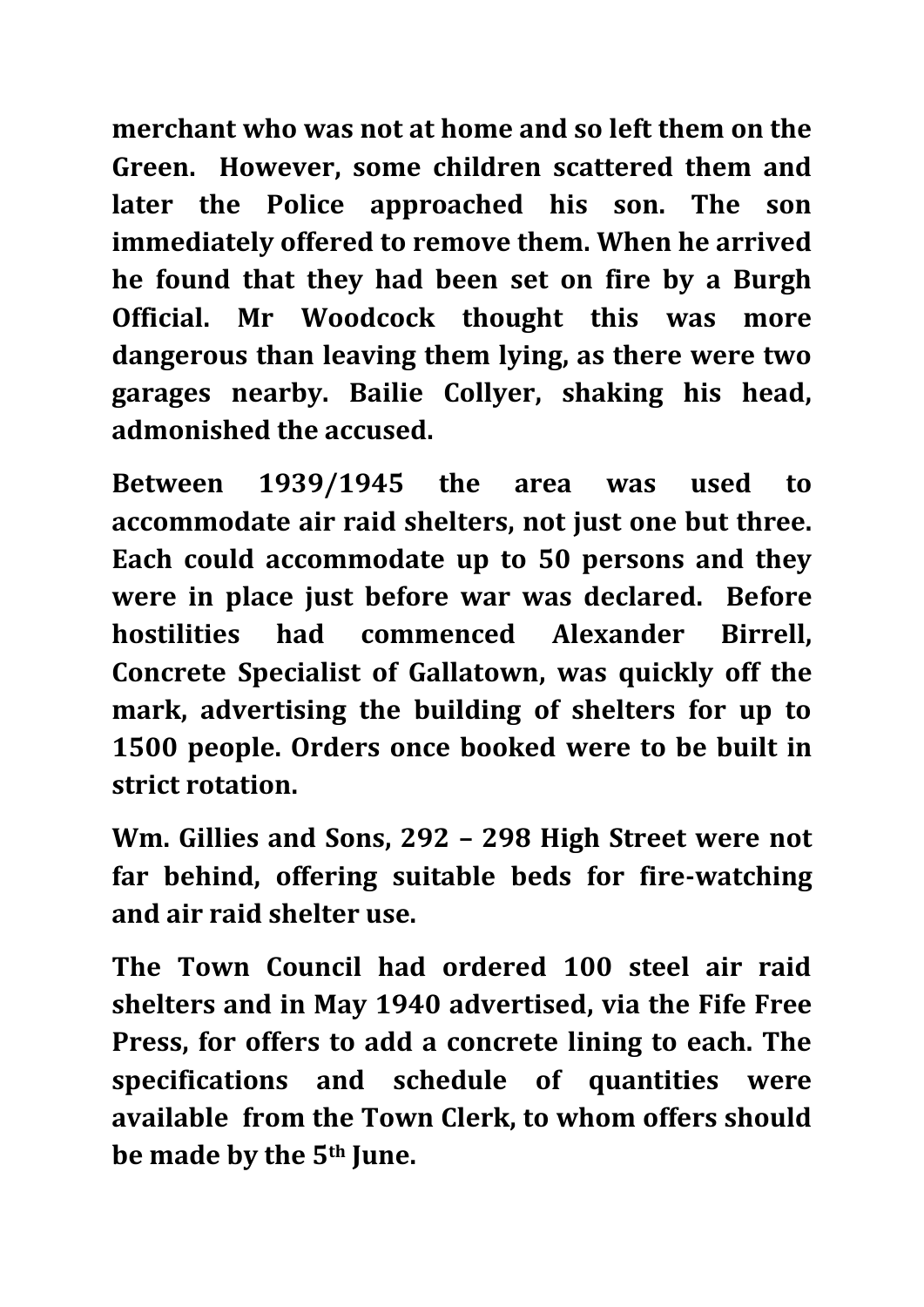**The Fife Free Press on the 16th November 1946, commented on the work being undertaken by the contractor to demolish the shelters. The article mentioned that "it was only on rare occasions that they had been used and that many in private gardens had been converted into garden huts, with some of the work being very tasteful. Those built in parks and open spaces are taking some demolishing judging by the explosions one hears."**

**The Dundee Courier of the 28th June 1955 carried a story showing that the Green was still being used as a meeting place, when Kirkcaldy Cleansing and Roads Department's men held a meeting. "The men met on Volunteers' Green, a large space normally used for clothes drying, to hear their organiser Mr Pat Trainer, Glasgow, National Union of General and Municipal Workers, who stood on a kitchen chair. He urged the men to return to work pending negotiations, saying that their dissatisfaction with pay awards was being handled by the Union". Despite his best efforts the men voted to continue the strike. "The men claimed that 80 Cleansing Department and 40 Roads Department staff were out on strike with only 10 men working. The gravediggers who attended the meeting returned to work. A loudspeaker van toured the streets telling people to take in their unemptied dustbins. Some traders used their own transport to take their rubbish to the coup.**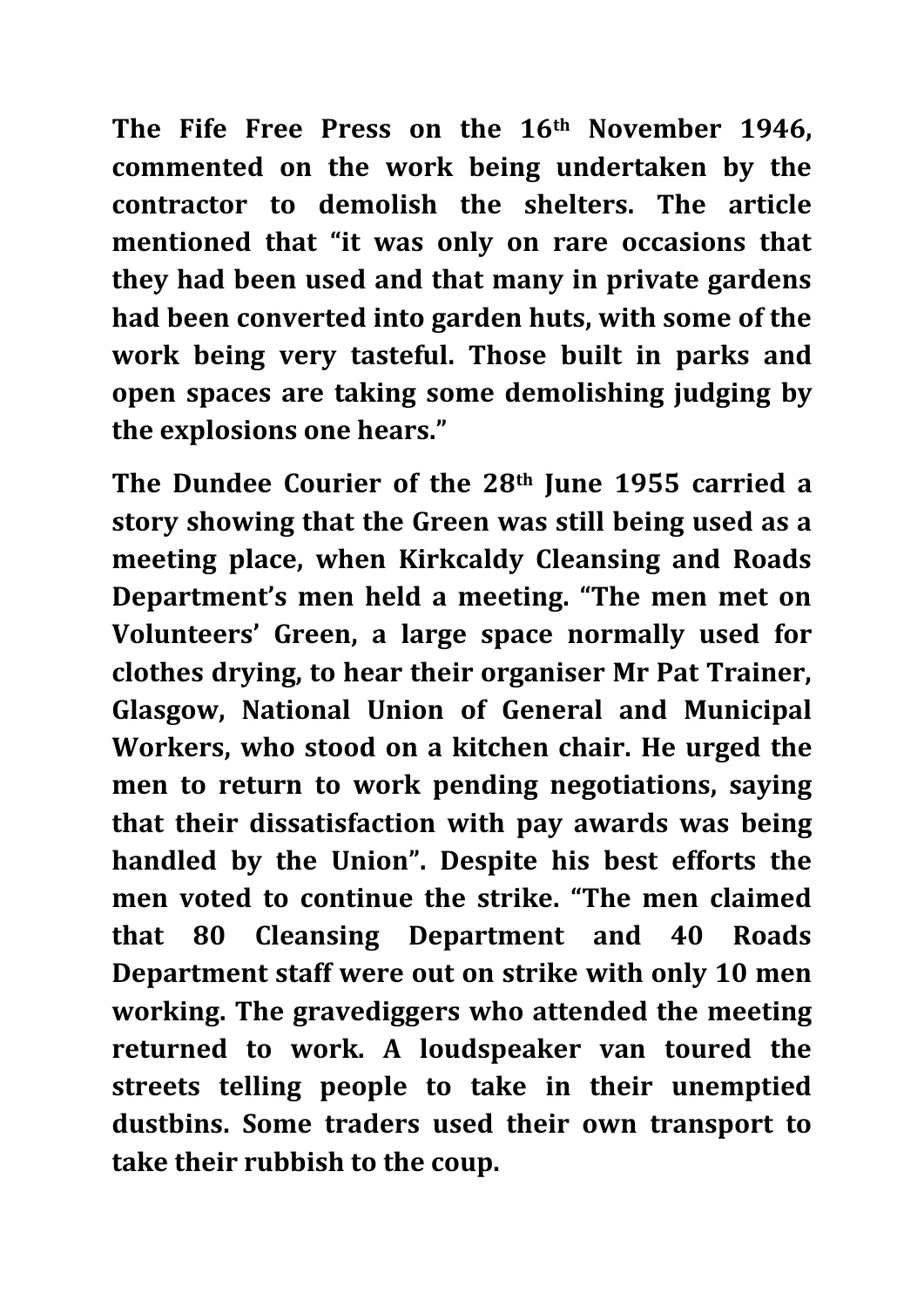**The Leven Mail of the 9th April 1958 made comment on an added attraction at the Links Market. The Pipes and Drums of the 1st Battalion of the Black Watch would be present. They will be parading twice through the market, once during the afternoon and then in the evening, but will also play selections on Volunteers Green. This was the first market to be held with the new multi-storey flats and surrounding lay-out completed. The value of the stock on display was put for the first time at over a million pounds, with some machines being valued at £10,000.**

**The rundown dwellings in the area surrounding the Green were swept away in the 1970s. The Green lay forlorn and little used, a far cry from days gone by when volunteers drilled, quoits were played, open air theatres and circuses gave performances, bands rehearsed, children played and housewives were hard at work with the laundry.**

### **Modern Battles on the Green**

**In relatively modern times the Green saw two fierce and lengthy battles which were unconnected with anything military. Both took place in the 1970s with one launched by a private consortium, the other almost unbelievably by Kirkcaldy Town Council.**

**The Council episode came first after the old and rundown dwellings in Charlotte, Cowan, Thistle and Rose Streets were demolished. This meant that there**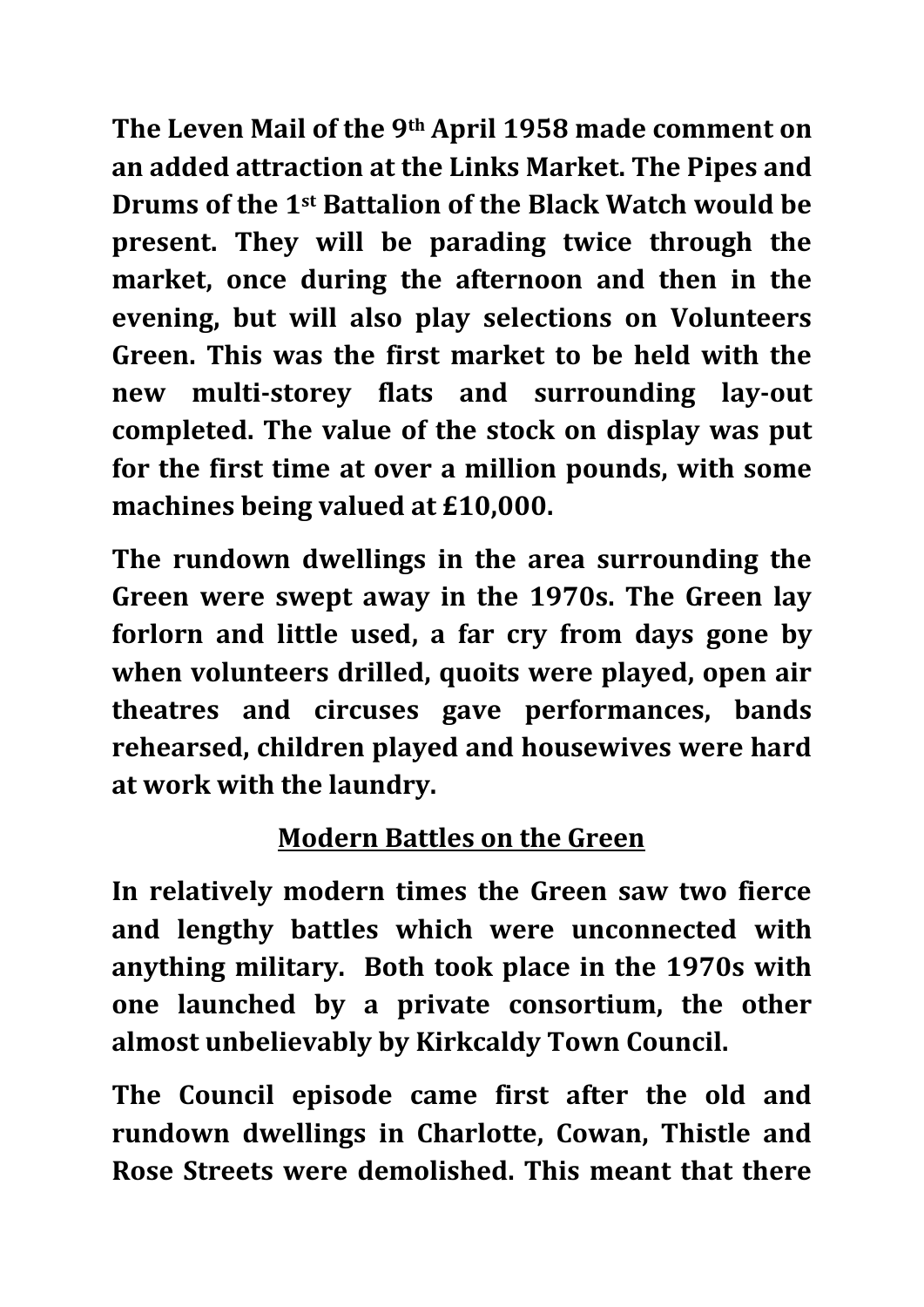**was no longer a need for the drying green or the clothes poles which had stood since 1836. Perhaps unwisely the Council created a breach in the surrounding wall to allow Links Market vehicles to park. This had a knock on effect which will be covered later. The Council plan was to build a multi-storey car park on a significant part of the Green. The cost would be £250,000 and provide space for 400 cars at a cost of £625 per space. This idea brought immediate objections and outrage from many groups and individuals. There was a steely determination to protect what remained of the original common ground. The plan would have resulted in the loss of 1120 square metres, leaving only 2700 for public use. Dr Patrick Edmunds was elected Chair of the protest body whose aim was to preserve and protect this valuable area. The fight was long and extensive and from it was born Kirkcaldy Civic Society. Plans were drawn up to suggest an alternative site for the car park along with elaborate ideas for landscaping the Green and creating a little oasis of peace. The protests rumbled on and in 1973, on June 15th, a petition containing 1842 signatures was handed in to the Town Council. Nonetheless, the Council were determined to press on with their plans and matters went as far as a public enquiry.**

**The Council argued that the Green was no longer used for its original charter purposes. They fully intended**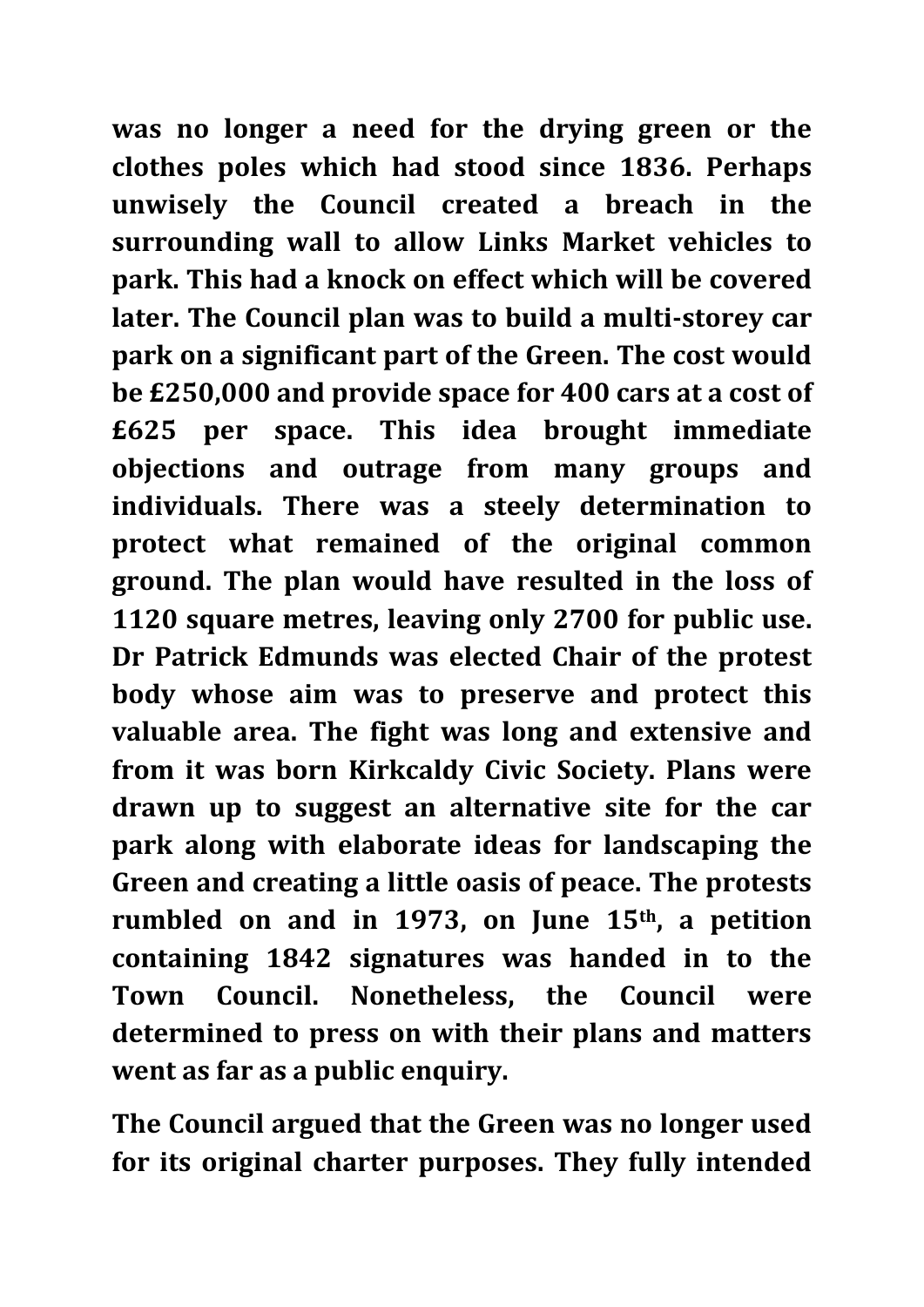**to press on and progress their plans. However, they were aware that an Act of Dispersion would be required to change the purpose of the site. It would seem that the memory of their last disastrous foray into building on common ground, nearly a hundred years previously, focussed their minds.** 

**The Council decided that as they were not certain of winning and could be embroiled in expensive legal costs the idea should be abandoned.**

**The efforts of the protesters won the day and not a square metre of ground was lost. The car park was built on its present site and the battle of public versus the Council was over.**

**We now come to the second skirmish, where this time Kirkcaldy Town Council/District Council fought to protect the Green. In 1973, Kirkcaldy Town Council had granted a three year licence to a former garage owner to operate retail units from the buildings vacated by the Fifeshire Posting Company in Balfour Place. In essence, this meant stalls and traders from all over Scotland were selling from the premises twice per week (Tuesdays and Fridays). By 1975 the licence had been transferred to Spook Erections without the consent of the Council. Spook Erections were the representatives of the traders. On Tuesday, the 4th May 1975, traders arrived to find the doors closed fast and the locks changed. The traders had not been**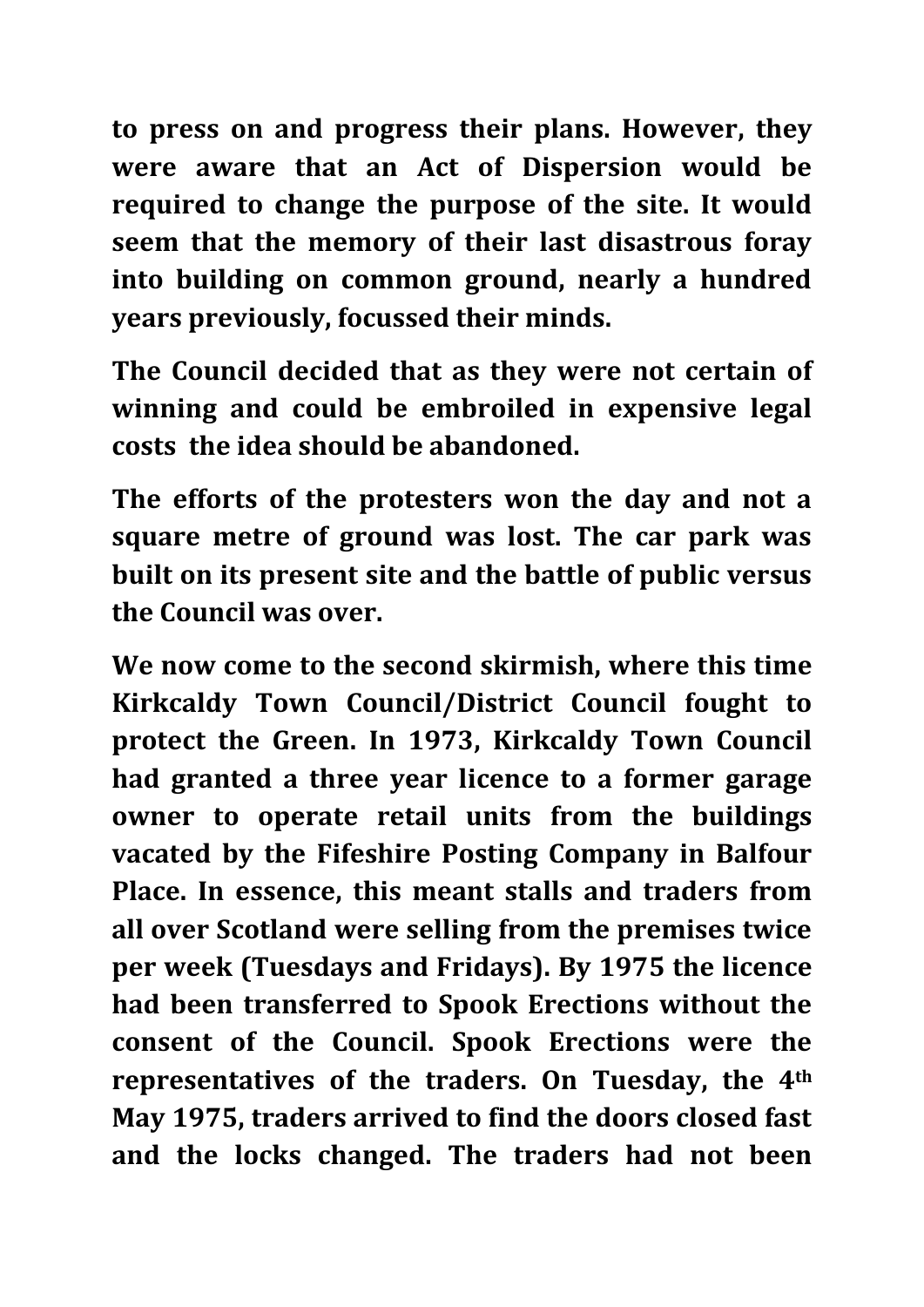**notified and had no reason to suspect the closing of the premises to them so were allowed into the building to collect their belongings. Then they immediately set up a market in the car park. Douglas Nelson, the Director of Planning, allowed the market to proceed that day but made it clear no further markets would be allowed on that site.**

**Earlier, Spook had noted the Volunteers Green as a potential site especially as the Council had created the gap in the wall which was mentioned above. Before the Council knew where they were, on the 7th May, the traders had set up a market on the Green. The Council reacted through Henry McLeish, then a Councillor and Chairman of the Planning Committee, (He rose to become First Minister in the Scottish Parliament) who sought a court order to ban the market from the Green. On Tuesday, the 11th May, Spook Erection's employees arrived early and using their cars blocked the entry to the Green. They only moved to allow the arriving traders in and then blocked the entrance again. Humour was found, when Council employees arrived in a van to cut the grass. With aplomb, the workmen lifted their mowers over the wall and set about cutting the grass by manoeuvring between the stalls and traders. What was now in effect an illegal market (Court Order) was being held three times per week. Meetings between the parties failed to find a solution and the efforts to find an alternative site**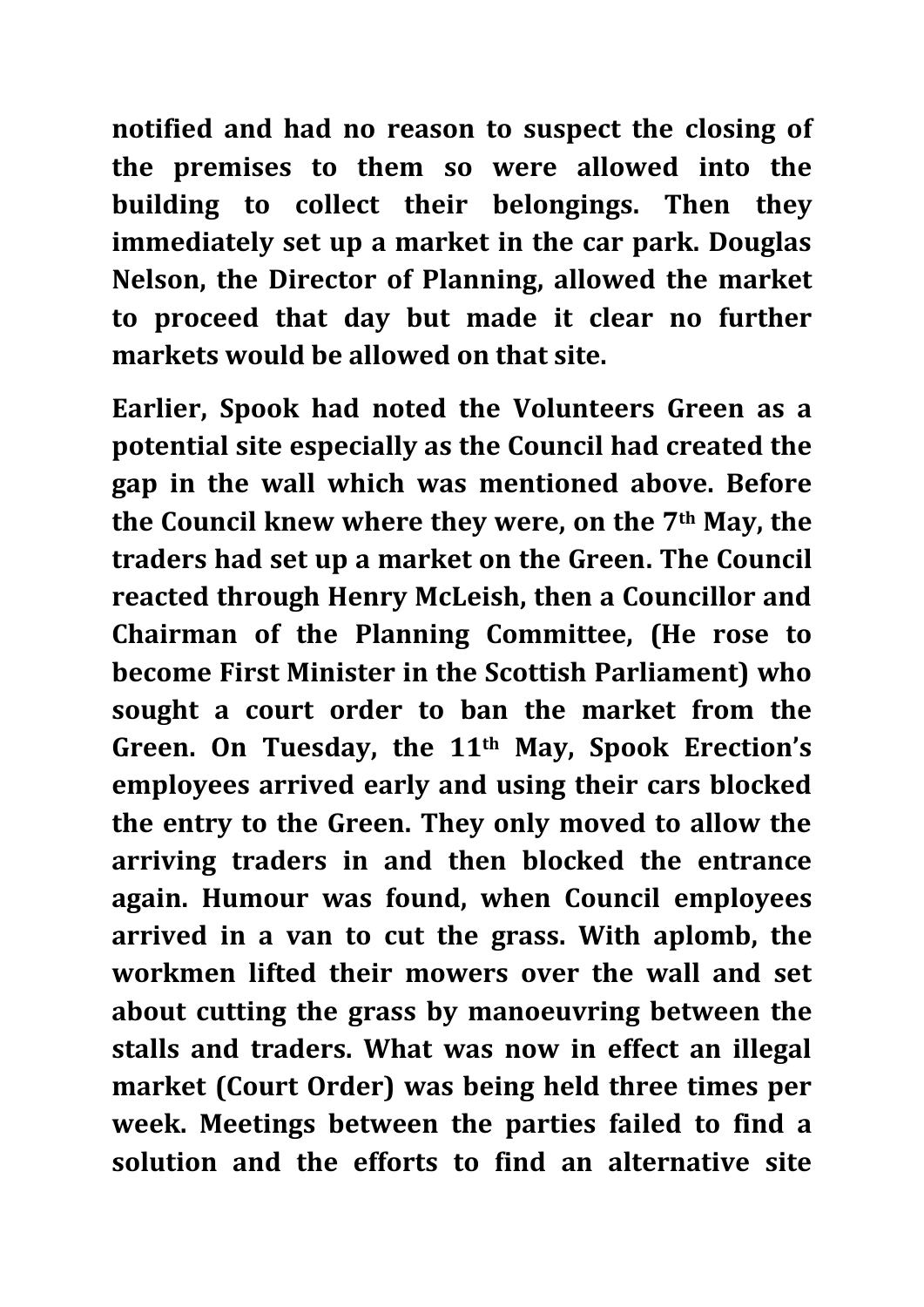**proved unsuccessful. The Court Order was having no effect and the grass was being turned into a quagmire. It seemed to be a stalemate and, to add insult to the Council's injury, a Spook Erection flag was hoisted on market days.** 

**As the Council struggled to secure an alternative site ( the Ice Rink, Nairn's former site in Nairn Street, along with the harbour were mooted) they called on the Government to step in. This led to a public enquiry being set up in December 1976. This meant that the market could continue until a decision was reached. At the enquiry Spook appealed against the Court Order and the Council argued that the site was unsuitable for a market as there was no hygiene control, plus a market was against the original terms /spirit of the Charter. It took until July the following year until the decision came. It was that the Green was no longer to be used as a market site. An appeal was lodged but it was dismissed by the Secretary of State for Scotland.**

**It was the established traders who were the main objectors to the market given the high rates and other costs they had to sustain. In general the public took a different view in that "a bargain is a bargain" and that was what the market offered.**

**Once again the fledgling Kirkcaldy Civic Society had been involved in the fight. In May 1976, the then**